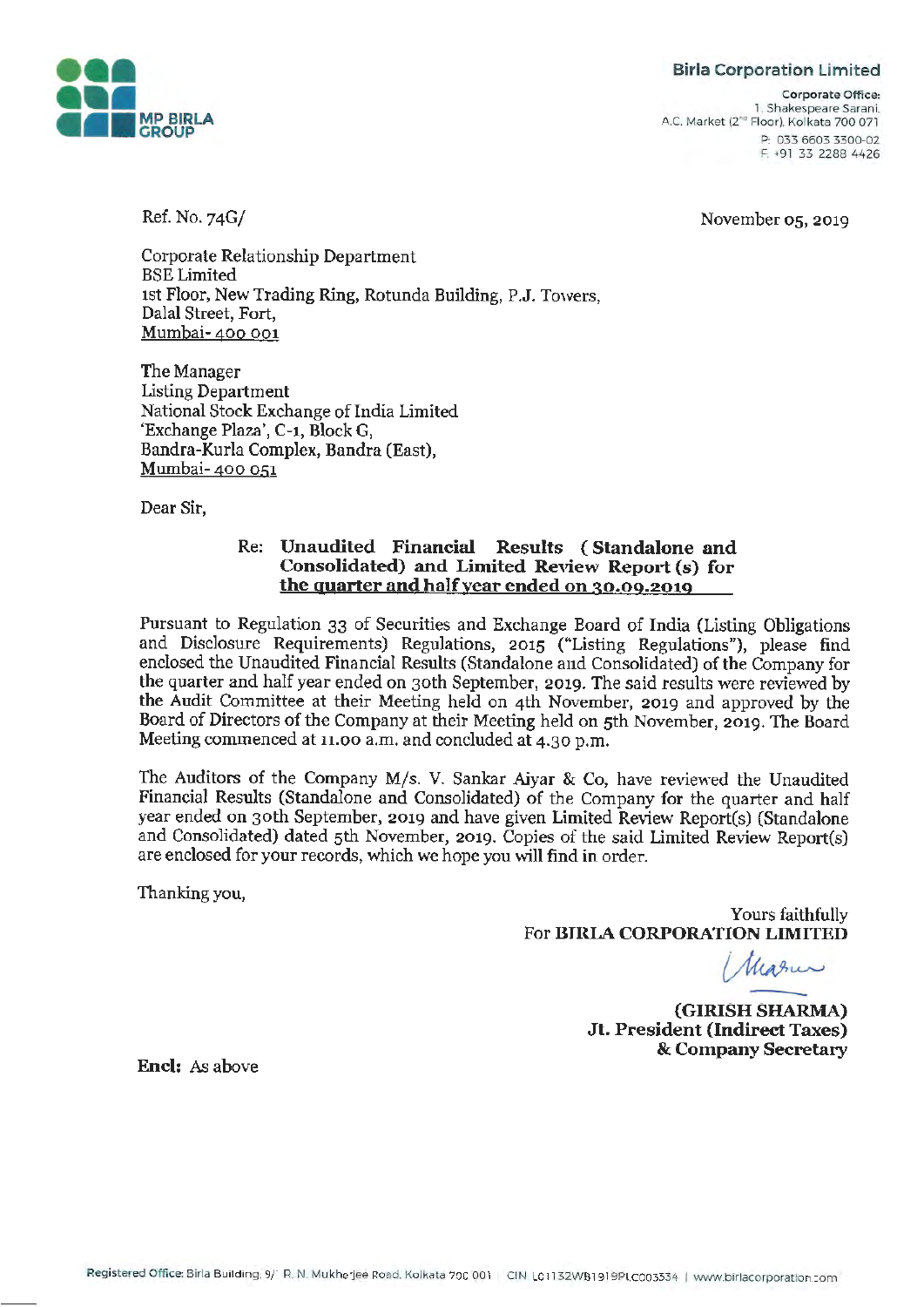

# **V. SANKAR AIYAR & CO.**

**CHARTERED ACCOUNTANTS** 

**Satyam Cinema Complex, Ranjit Naga r Community Centre, New Deihl - 110008 202, 203 & 301 Tel. (011) 25702691, 2S704639, E-mail : newdelhi@vsa.co.ln** 

# **INDEPENDENT AUDITOR'S LIMITED REVIEW REPORT ON THE UNAUDITED STANDALONE FINANCIAL RESULTS OF THE BIRLA CORPORATION LIMITED FOR THE QUARTER AND SIX MONTHS ENDED 30th SEPTEMBER, 2019**

### **TO THE BOARD OF DIRECTORS OF BIRLA CORPORATION LIMITED**

- 1. We have reviewed the accompanying statement of un-audited standalone financial results ("the Statement") of **Birla Corporation Limited** ("the Company") for the quarter and six months ended 30th September, 2019, being submitted by the Company pursuant to the requirement of Regulation 33 of the SEBI (Listing Obligations and Disclosure Requirements), Regulations, 2015, as amended. The figures for net cash flows for the corresponding period from 1<sup>st</sup> April 2018 to 30<sup>th</sup> September 2018, as reported in the Statement have been approved by the Board of Directors of the Company, but have not been reviewed by us.
- 2. This Statement which is the responsibility of the Company's Management and has been approved by the Company's Board of Directors in their meeting held on 5<sup>th</sup> November, 2019, has been prepared in accordance with the recognition and measurement principles laid down in the Indian Accounting Standard 34 "Interim Financial Reporting" ("Ind AS 34"), prescribed under section 133 of the Companies Act, 2013 read with relevant rules issued thereunder and other accounting principles generally accepted in India. Our responsibility is to issue a report on these statements based on our review.
- 3. We conducted our review of the Statement in accordance with the Standard on Review Engagement (SRE) 2410, "Review of Interim Financial Information Performed by the Independent Auditor of the Entity", issued by the Institute of Chartered Accountants of India (ICAI). This standard requires that we plan and perform the review to obtain moderate assurance as to whether the Statement is free of material misstatement. A review is limited primarily to inquiries of company personnel and analytical procedures applied to financial data and thus provides less assurance than an audit. We have not performed an audit and accordingly, we do not express an audit opinion.
- 4. Based on our review conducted as stated in paragraph 3 above, nothing has come to our attention that causes us to believe that the accompanying Statement, prepared in accordance with the recognition and measurement principles laid down in the applicable Indian Accounting Standards and other accounting principles generally accepted in India, has not disclosed the information required to be disclosed in terms of Regulation 33 of the SEBI (Listing Obligations and Disclosure Requirements) Regulations, 2015, as amended, including the manner in which it is to be disclosed, or that it contains any material misstatement.

**For V. Sankar Aiyar & Co. Chartered Accountants ICAI Firm Regn. 109208W** 

months

(M.S. Balachandran) Partner (M.No.024282) UDIN: 19024282AAAANB9657

Place: New Delhi Dated: 5<sup>th</sup> November, 2019



**Mumbai: 2-C, Court Chambers, 35 New Marine Lines, Mumbai - 400020. Tel: (022) 2200 4465 / 2206 7440; e-mail: mumbai@vsa.co.in**<br>Mumbai: 2-C, Court Chambers, 35 New Marine Lines, Mumbai - 400020. Tel: (022) 2200 4465 / 2206 **Chennai: 41, Circular Road, United India Colony, Kodambakkam, Chennai -600024. Tel: (044) 2372 S720; E-mail: Chennai@vsa.co.ln**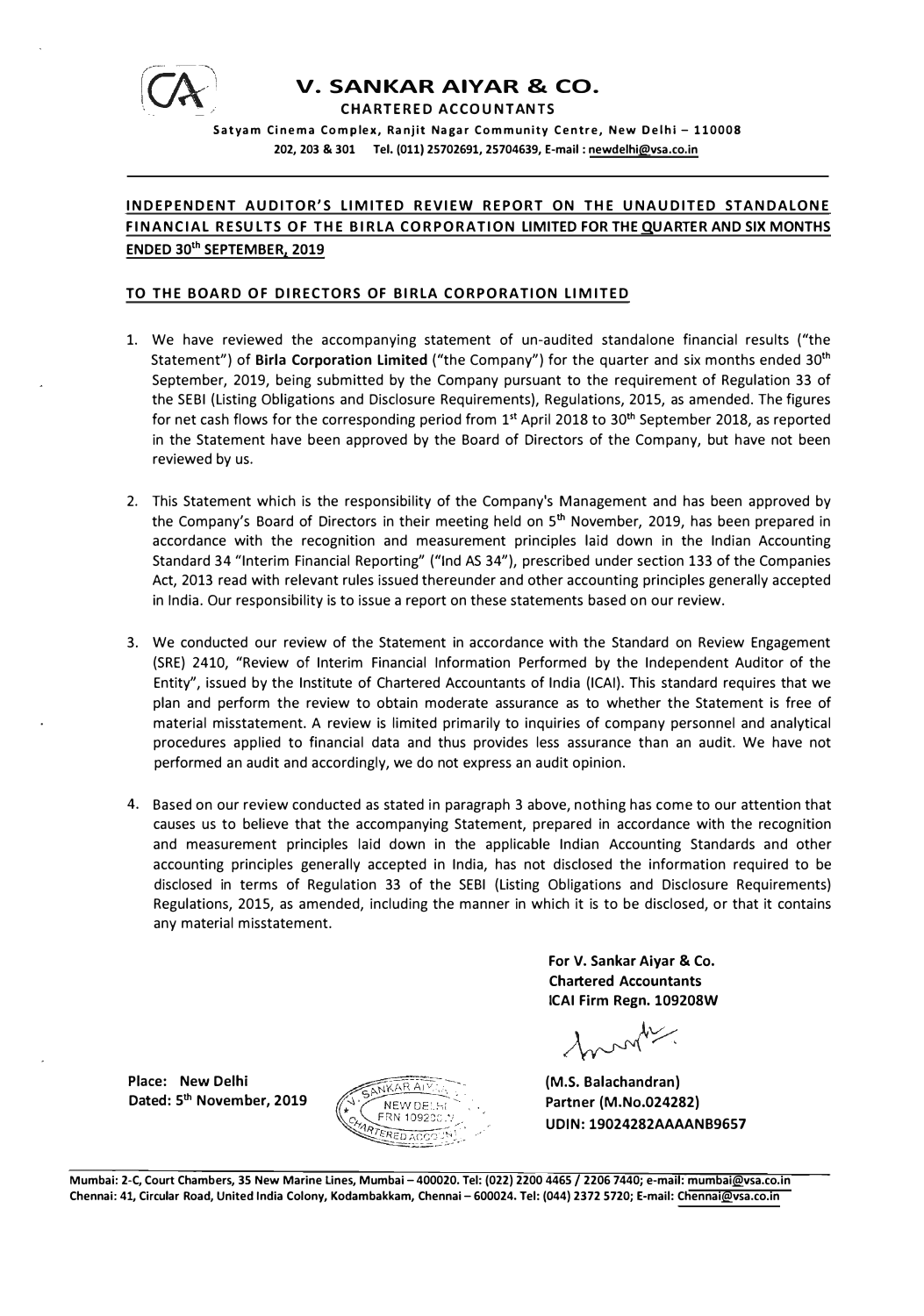

 $\ddot{\phantom{a}}$ 

### **BIRLA CORPORATION LIMITED**

### **Regd. Office: 9/1, R.N. Mukheriee Road. Kolkata-700 001 C1N•lD1132WB1919PLC003334**

### UNAUDITED STANDALONE FINANOAL RESULTS FOR THE QUARTER AND HALF YEAR ENDED 30TH SEPTEMBER. 2019

|   |                                                                                                                                 |                  |                  |                  |                           |                           | {₹ In Crores) |
|---|---------------------------------------------------------------------------------------------------------------------------------|------------------|------------------|------------------|---------------------------|---------------------------|---------------|
|   |                                                                                                                                 |                  |                  |                  | <b>Standalone</b>         |                           |               |
|   |                                                                                                                                 | Quarter<br>ended | Quarter<br>ended | Quarter<br>ended | <b>Half Year</b><br>ended | <b>Half Year</b><br>ended | Year<br>ended |
|   | <u>Particulars</u>                                                                                                              | 30th Sept.'19    | 30th June'19     | 30th Sept.'18    | 30th Sept.'19             | 30th Sept.'18             | 31st Mar.'19  |
|   |                                                                                                                                 | (Unaudited)      | (Unaudited)      | (Unaudited)      | (Unaudited)               | (Unaudited)               | (Audited)     |
|   | <u>Income</u>                                                                                                                   |                  |                  |                  |                           |                           |               |
| 1 | Revenue from operations                                                                                                         | 1144.57          | 1298.07          | 975.63           | 2442.64                   | 2069.76                   | 4423.58       |
| 2 | Other income                                                                                                                    | 24.24            | 15.02            | 23.30            | 39.26                     | 46.10                     | 81.08         |
| 3 | <b>Total income</b>                                                                                                             | 1168.81          | 1313.09          | 998.93           | 2481.90                   | 2115.86                   | 4504.66       |
|   | <b>Expenses</b>                                                                                                                 |                  |                  |                  |                           |                           |               |
|   | a) Cost of materials consumed                                                                                                   | 240.90           | 270.05           | 244.11           | 510.95                    | 456.56                    | 948.33        |
|   | b) Purchases of stock-in-trade                                                                                                  | 3.45             | 1.76             | 0.07             | 5.21                      | 0.26                      | 1.45          |
|   | c) Changes in inventories of finished goods, work-in-progress                                                                   |                  |                  |                  |                           |                           |               |
|   | and stock-in-trade                                                                                                              | (5.76)           | (11.48)          | (33.68)          | (17.24)                   | (28.15)                   | 16.82         |
|   | d) Employee benefits expense                                                                                                    | 76.11            | 71.69            | 67.29            | 147.80                    | 132.18                    | 273.27        |
|   | e) Finance costs                                                                                                                | 49.56            | 45.02            | 45.16            | 94.58                     | 92.12                     | 178.06        |
|   | f) Depreciation and amortisation expense                                                                                        | 37.66            | 36.17            | 37.47            | 73.83                     | 74.35                     | 148.53        |
|   | g) Power & fuel                                                                                                                 | 239.31           | 266.85           | 229.68           | 506.16                    | 469.46                    | 980.25        |
|   | h) Transport & forwarding expenses                                                                                              |                  |                  |                  |                           |                           |               |
|   | - On finished products                                                                                                          | 226.11           | 264.31           | 207.08           | 490.42                    |                           |               |
|   | - On internal material transfer                                                                                                 | 20.37            | 26.24            |                  |                           | 446.69                    | 945.38        |
|   | i) Stores, spare parts and packing materials                                                                                    |                  |                  | 13.14            | 46.61                     | 54.10                     | 121.38        |
|   | j) Other expenses                                                                                                               | 83.62            | 98.60            | 80.56            | 182.22                    | 156.34                    | 337.55        |
| 4 | Total expenses                                                                                                                  | 102.50           | 106.56           | 107.29           | 209.06                    | 208.03                    | 393.63        |
| s | Profit before exceptional items and tax                                                                                         | 1073.83          | 1175.77          | 998.17           | 2249.60                   | 2061.94                   | 4344.65       |
| 6 | <b>Exceptional item</b>                                                                                                         | 94.98            | 137.32           | 0.76             | 232.30                    | 53.92                     | 160.01        |
| 7 | Proft before tax                                                                                                                |                  |                  |                  |                           |                           |               |
| 8 |                                                                                                                                 | 94.98            | 137.32           | 0.76             | 232.30                    | 53.92                     | 160.01        |
|   | <b>Tax expenses</b><br>- Current tax                                                                                            |                  |                  |                  |                           |                           |               |
|   |                                                                                                                                 | 11.62            | 31.01            | 1.61             | 42.63                     | 14.28                     | 40.26         |
|   | - Deferred tax                                                                                                                  | 15.55            | 10.21            | (2.57)           | 25.76                     | (0.09)                    | 2.52          |
|   | - Income tax relating to earlier years                                                                                          |                  | (6.06)           | (0.10)           | (6.06)                    | (3.61)                    | (20.55)       |
| 9 | Net Profit for the period                                                                                                       | 67.81            | 102.16           | 1.82             | 169.97                    | 43.34                     | 137,78        |
|   | 10 Other Comprehensive Income                                                                                                   |                  |                  |                  |                           |                           |               |
|   | A. {i} Items that will not be reclassified to Profit or Loss<br>(ii) Income Tax relating to items that will not be reclassified | (31.05)          | (32.27)          | 31.05            | (63.32)                   | (4.73)                    | 20.01         |
|   | to Profit or Loss                                                                                                               | 0.53             |                  | 0.74             | 0.53                      | 0.74                      | 0.47          |
|   | B. (i) Items that will be reclassified to Profit or Loss<br>(ii) Income Tax relating to Items that will be reclassified to      | (0.13)           | 0.28             | (0.30)           | 0.15                      | 0.24                      | (0.24)        |
|   | <b>Profit or Loss</b>                                                                                                           | 0.05             | (0.10)           | 0.11             | (0.05)                    | (0.08)                    | (0.16)        |
|   | 11 Total Comprehensive income for the period                                                                                    | 37.21            | 70.07            | 33.42            | 107.28                    | 39.51                     | 157.86        |
|   | 12 Paid-up Equity Share Capital (Face Value ₹ 10/- each)                                                                        | 77.01            | 77.01            | 77.01            | 77.01                     | 77.01                     | 77.01         |
|   | 13 Other Equity                                                                                                                 |                  |                  |                  | 4255.71                   | 4030.60                   | 4148.96       |
|   | 14 Debenture Redemption Reserve<br>15 Basic and Diluted Earnings Per Share (Face Value of ₹10/-                                 |                  |                  |                  | 113.26                    | 93.71                     | 104.42        |
|   | each) for the period (₹)                                                                                                        | 8.80             | 13.27            | 0.24             | 22.07                     | 5.63                      | 17.89         |
|   | 16 Debt Equity Ratio                                                                                                            |                  |                  |                  | 0.52                      | 0.54                      | 0.54          |
|   | 17 Debt Service Coverage Ratio<br>18 Interest Service Coverage Ratio                                                            |                  |                  |                  | 3.91                      | 1.00                      | 2.04          |
|   | 19 Net Worth (₹in crores)                                                                                                       |                  |                  |                  | 4.24                      | 2.39                      | 2.73          |
|   |                                                                                                                                 |                  |                  |                  | 3510.01                   | 3285.43                   | 3403.79       |



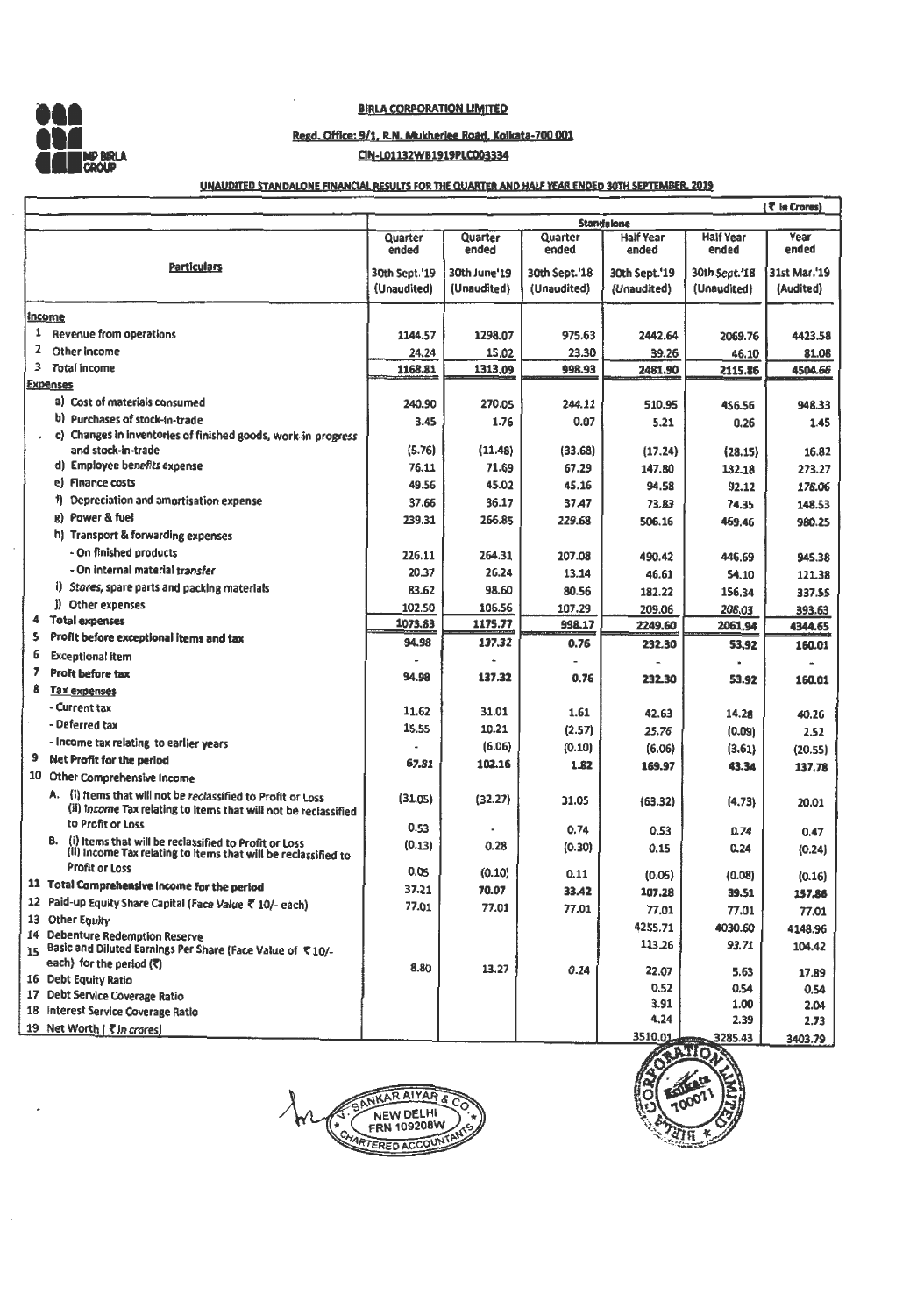#### **Notes:**

1} Details of secured non-convertible debentures - (Face value ₹ 10 lacs each)

|                       |                      |          |            |               | $($ $\overline{S}$ in Crores) |
|-----------------------|----------------------|----------|------------|---------------|-------------------------------|
| <b>Particulars</b>    | Previous<br>due date |          |            | Next Due date |                               |
|                       | Interest             | Interest | Date       | Principal     | Date                          |
| 1300 9.05% NCD 2020*  | 13.10.2018           | 11.77    | 13.10.2019 | 130.00        | 13.10.2020                    |
| 1500 9.10% NCD 2020*  | 29.03.2019           | 13.65    | 29.03.2020 | 150.00        | 29.03.2020                    |
| 1500 9.15% NCD 2021** | 19.08.2019           | 13.69    | 18.08.2020 | 150.00        | 18.08.2021                    |
| 2000 9.25% NCD 2026** | 19.08.2019           | 18.45    | 19.08.2020 | 60.00         | 16.08.2024                    |
| 500 9.25% NCD 2026**  | 16.09.2019           | 4.60     | 16.09.2020 | 15.00         | 13.09.2024                    |

• The company has a credit rating by CRISIL for the NCDs "AA Stuble" and CARE AA Stable". The ouilook of CRISIL rating was revised to "AA Stable" from "AA Negative" during the quarter. There has been no change in the rating by CARE.

\*\* The Company has a credit rating by ICRA for the NCDs "AA Stable" and by CARE "AA Stable". The outlook of ICRA rating was revised to "AA Stable" from "AA Negative" during the first quarter. There has been no change in the rating by CARE.

- The Company has paid Interest on due date.

- The debentures are secured by first charge on the moveable and immoveable fixed assets of the company's cement division ranking par-passu with other term lenders.

2)- The Company hes adopted Ind AS 116 "Leases" effective from 1st April, 2019 and its application did **not have** any material impact on **the**  financial results for the quarter ended 30th September, 2019 including retained earning es at 1st April, 2019.

- 3) Vide The Taxation Laws (Amendment) ordinance 2019, dated 20th September, 2019 the Government of India inserted section 115BAA in the Income Tax Act, 1961 which provides a non-reversible option to the company to pay income tax at reduced rates effective 1st April, 2019 subject to certain conditions. The Company is in process of evaluating this option.
- 4) Figures for previous periods have been regrouped/rearranged, wherever necessary.

5) Ratios have been computed as follow:

**Kolkata** 

**5th November, 2019** 

- a) Debt- Equity Ratio=Long Term Borrowings+Current Maturities of Long Term Borrowings/ Equity (Excluding Revaluation Surplus and Capital Reserve)
- b) Debt Service Coverage Ratio=Eamings before Interest, Tax & Dep/ ( Interest Expense+Principal Payment for Long Tenn borrowings during the period) *the period*
- c) Interest Service Coverage Ratio=Earnings before Interest, Tax & Dep/ Interest Expense
- 6) The above results were reviewed by the Audit Committee on 4th November, 2019 and approved by the Board of Directors of the Company at its meeting held on 5th November, 2019. The above results have been reviewed by the Statutory Auditors ofthe Company.

mont NKAR AIYAR NEW DELHI FRN 109208W RTERED ACCOUNT

**For Birla Corporation Umlted** 

.<br>} irla Corporation Limited<br>  $\not\vdots$ <br>  $\downarrow\downarrow\downarrow\downarrow$  (HARSH V. LODHA) . •v *,~:x:LI* i..

( **HARSH V. LODHA) Chairman DIN 00394094**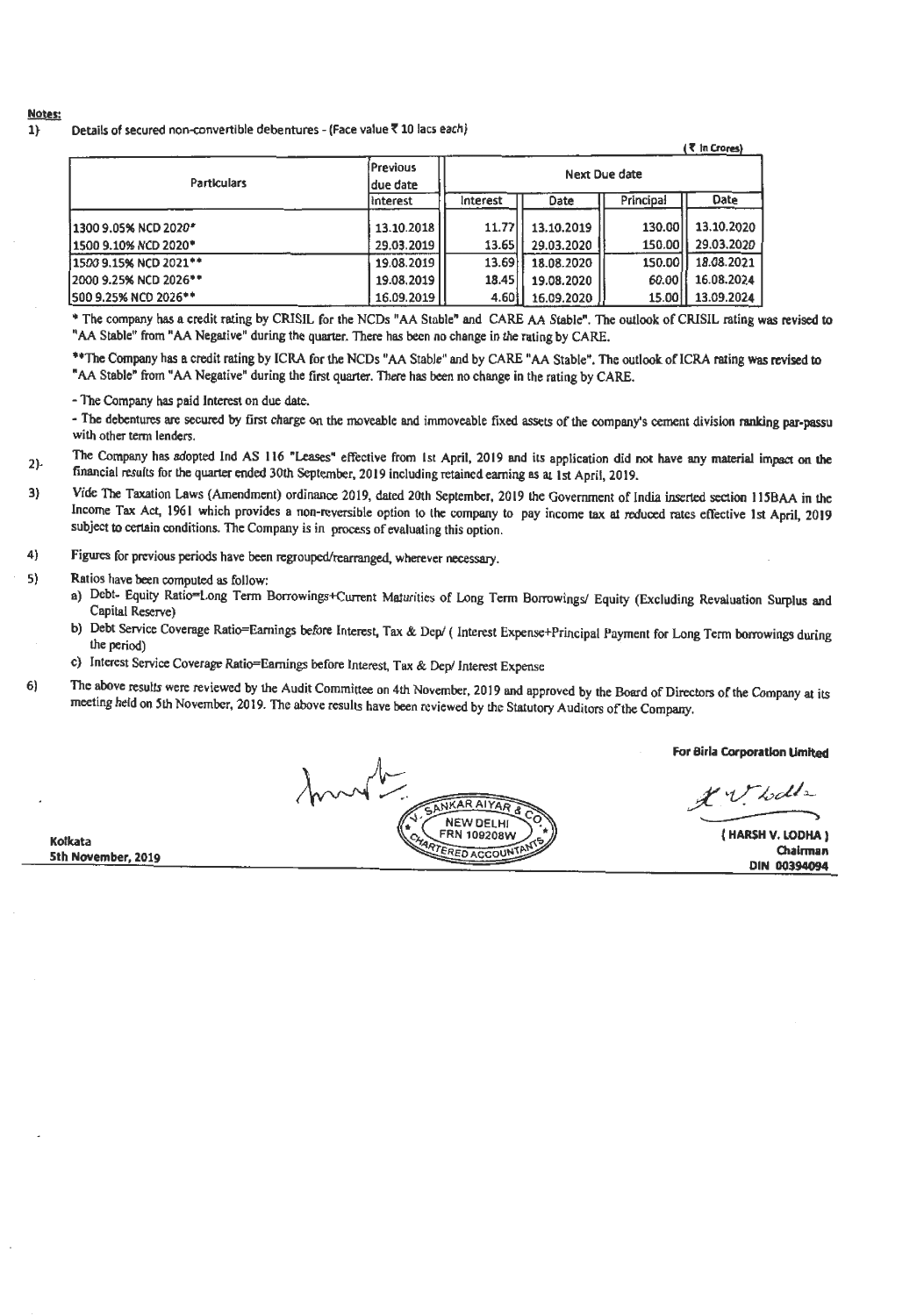|                                                                    | <b>UNAUDITED STANDALONE SEGMENT</b>               |                                                   |                                                   |                                                     |                                                     | (₹ in Crores)                         |
|--------------------------------------------------------------------|---------------------------------------------------|---------------------------------------------------|---------------------------------------------------|-----------------------------------------------------|-----------------------------------------------------|---------------------------------------|
|                                                                    |                                                   | <b>Standalone</b>                                 |                                                   |                                                     |                                                     |                                       |
|                                                                    | <b>Ouarter Ended</b><br>30/09/2019<br>(Unaudited) | <b>Ouarter Ended</b><br>30/06/2019<br>(Unaudited) | <b>Quarter Ended</b><br>30/09/2018<br>(Unaudited) | <b>Half Year ended</b><br>30/09/2019<br>(Unaudited) | <b>Half Year ended</b><br>30/09/2018<br>(Unaudited) | Year Ended<br>31/03/2019<br>(Audited) |
| 1. Segment Revenue                                                 |                                                   |                                                   |                                                   |                                                     |                                                     |                                       |
| a. Cement                                                          | 1056.85                                           | 1217.53                                           | 903.39                                            | 2274.38                                             | 1925.20                                             | 4091.65                               |
| b. Jute                                                            | 87.72                                             | 80.07                                             | 71.65                                             | 167.79                                              | 143.80                                              | 331.20                                |
| c. Others                                                          | 1.99                                              | 1.61                                              | 1.73                                              | 3.60                                                | 3.19                                                | 6.73                                  |
| <b>Total</b>                                                       | 1146.56                                           | 1299.21                                           | 976.77                                            | 2445.77                                             | 2072.19                                             | 4429.58                               |
| Less : Inter Segment Revenue                                       | 1.99                                              | 1.14                                              | 1.14                                              | 3.13                                                | 2.43                                                | 6,00                                  |
| <b>Revenue from Operations</b>                                     | 1144.57                                           | 1298.07                                           | 975.63                                            | 2442.64                                             | 2069.76                                             | 4423.58                               |
| 2. Segment Result                                                  |                                                   |                                                   |                                                   |                                                     |                                                     |                                       |
| (Profit before Finance Cost and Tax)                               |                                                   |                                                   |                                                   |                                                     |                                                     |                                       |
| a. Cement                                                          | 130.93                                            | 180.56                                            | 44.49                                             | 311.49                                              | 143.17                                              | 314.88                                |
| b. Jute                                                            | 3.35                                              | 3.03                                              | 3.56                                              | 6.38                                                | 6.74                                                | 10.50                                 |
| c. Others                                                          | (0.78)                                            | (0.49)                                            | (0.81)                                            | (1.27)                                              | (1, 28)                                             | (2.88)                                |
| Total                                                              | 133.50                                            | 183.10                                            | 47.24                                             | 316.60                                              | 148.63                                              | 322.50                                |
| Less: (i) Finance Cost                                             | 49.56                                             | 45.02                                             | 45.16                                             | 94.58                                               | 92.12                                               | 178.06                                |
| (ii) Other un-allocable expenditure net<br>off un-allocable income | (11.04)                                           | 0.76                                              | 1.32                                              | (10.28)                                             | 2.59                                                | (15.57)                               |
| Profit before Tax                                                  | 94.98                                             | 137.32                                            | 0.76                                              | 232.30                                              | 53.92                                               | 160.01                                |
| 3. Segment Assets                                                  |                                                   |                                                   |                                                   |                                                     |                                                     |                                       |
| a. Cement                                                          | 3550.97                                           | 3626.34                                           | 3337.79                                           | 3550.97                                             | 3337.79                                             | 3314.25                               |
| b. Jute                                                            | 907.58                                            | 919.69                                            | 934.31                                            | 907.58                                              | 934.31                                              | 939.74                                |
| c. Others                                                          | 146.20                                            | 147.23                                            | 148.19                                            | 146,20                                              | 148.19                                              | 146.59                                |
| d. Unallocated Assets                                              | 3406.49                                           | 3320.92                                           | 3225.72                                           | 3406.49                                             | 3225.72                                             | 3399.87                               |
| Total                                                              | 8011.24                                           | 8014.18                                           | 7646.01                                           | 8011.24                                             | 7646.01                                             | 7800.45                               |
| 4. Segment Liabilites                                              |                                                   |                                                   |                                                   |                                                     |                                                     |                                       |
| a Cement                                                           | 1025.70                                           | 1046.40                                           | 886.81                                            | 1025.70                                             | 886.81                                              | 936.46                                |
| <b>b</b> Jute                                                      | 23.10                                             | 25.84                                             | 24.60                                             | 23.10                                               | 24.60                                               | 25,80                                 |
| c. Others                                                          | 1.42                                              | 1.77                                              | 2.07                                              | 1.42                                                | 2.07                                                | 1.5                                   |
| d. Unallocated Liabilities                                         | 2628.30                                           | 2644.66                                           | 2624.92                                           | 2628.30                                             | 2624.92                                             | 2610.67                               |
| Total                                                              | 3678.52                                           | 3718.67                                           | 3538.40                                           | 3678.52                                             | 3538.40                                             | 3574.48                               |

# **BIRLA CORPORATION LIMITED EINEN CONFIDENTION**<br>CIN No. LOII32WB1919PLC003334<br>CAPITAL EMPLOYED

The Company has reported segment information as per Indian Accounting Standard 108 "Operating Segments" (IND AS 108). The identification of operating segments is consistent with performance assessment and resource allocation by the chief operating decision maker.

SANKAR AIYAR &

NEW DELHI

CHARTERED ACCOUNTA

For Birla Corporation Limited

K.V. Look (HARSH V. LODHA)

EXTREMENTS<br>Chairman<br>DIN 00394094

Kolkata 5th November, 2019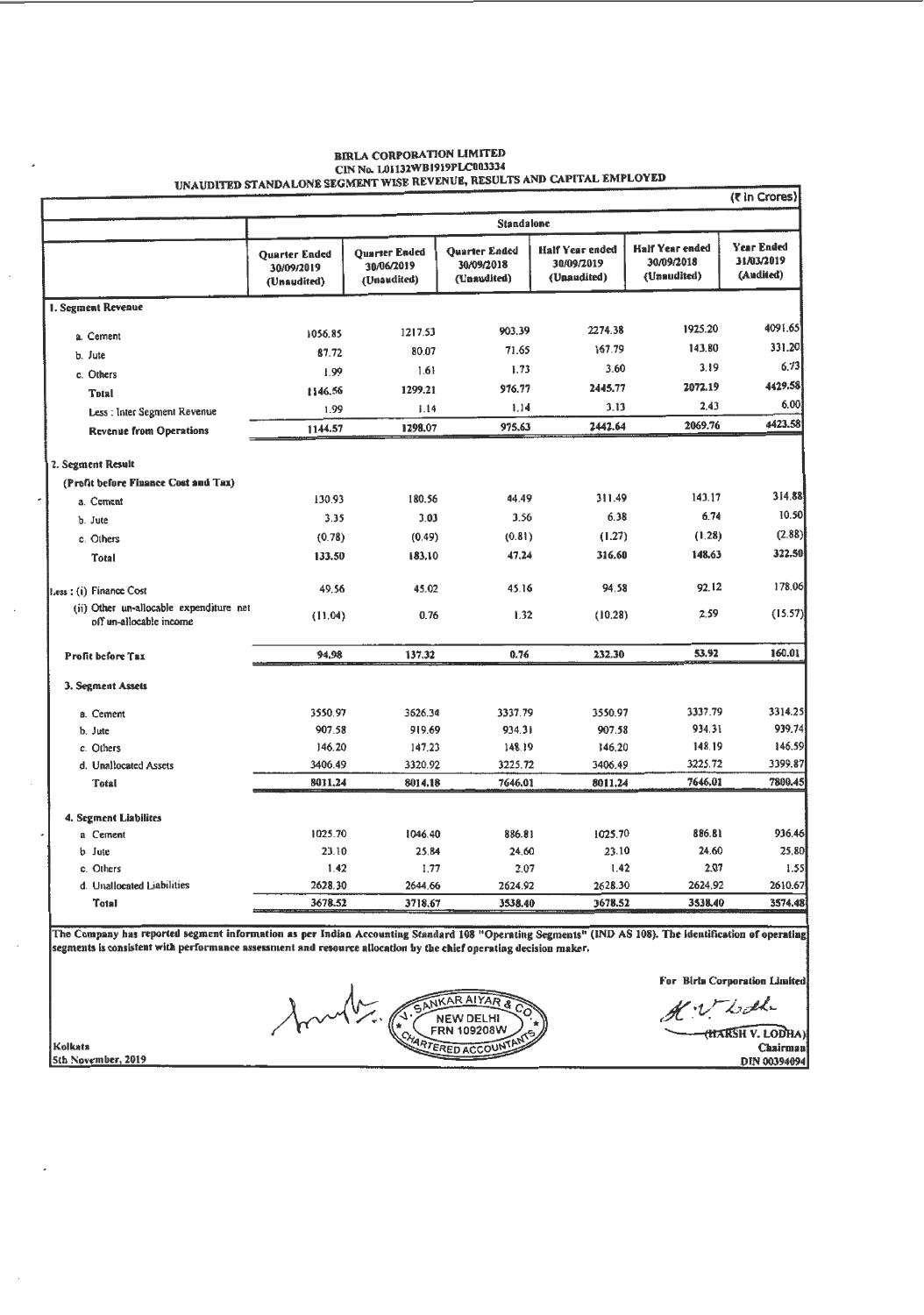### **BIRLA CORPORATION LIMITED** CIN No. L01132WB1919PLC003334

|                |                                                                                   |                    | (<br>fin crore)      |
|----------------|-----------------------------------------------------------------------------------|--------------------|----------------------|
|                | <b>Statement of Assets and Liabilities</b>                                        | Standalone as at   |                      |
|                | <b>Particulars</b>                                                                | 30.09.2019         | 31.03.2019           |
|                | A LASSETS                                                                         | (Unaudited)        | (Audited)            |
| $\mathbf{1}$   | <b>NON-CURRENT ASSETS</b>                                                         |                    |                      |
|                |                                                                                   |                    |                      |
|                | (a) Property, Plant and Equipment<br>(b) Capital Work-In-Progress                 | 3,044.09<br>103.99 | 3,074.37<br>54.99    |
|                | (c) Investment Property                                                           | 0.17               | 0.17                 |
|                | (d) Intangible Assets                                                             | 23.32              | 11.87                |
|                | (e) intangible Assets under Development                                           | 1.90               | 2.11                 |
|                | (f) Biological Assets other than Bearer Plants                                    | 0.87               | 0.87                 |
|                | (g) Investment in Subsidiaries & Associates                                       | 2,281.25           | 2,281.25             |
|                | (h) Financial Assets                                                              |                    |                      |
|                | (i) Investments                                                                   | 334.33             | 393.89               |
|                | (ii) Loans<br>(iii) Other Financial Assets                                        | 1.69<br>30.12      | 1.73<br>30.74        |
|                | (i) Non Current Tax Asset (Net)                                                   | 23.90              | 74.13                |
|                | (i) Other Non-Current Assets                                                      | 92.69              | 84.34                |
|                | <b>Sub-Total-Non Current Assets</b>                                               | 5,938.32           | 6,010.46             |
|                |                                                                                   |                    |                      |
| $\mathbf{z}$   | <b>CURRENT ASSETS</b>                                                             |                    |                      |
|                | (a) Inventories<br>(b) Financial Assets                                           | 612.50             | 588.16               |
|                | (i) Investments                                                                   | 532.96             |                      |
|                | (ii) Trade Receivables                                                            | 321.99             | 497.78<br>190.09     |
|                | (iii) Cash and Cash Equivalents                                                   | 41.83              | 65.93                |
|                | (iv) Bank Balances other than Cash and Cash Equivalent                            | 105.74             | 41.53                |
|                | (v) Loans                                                                         | 1.14               | 1.24                 |
|                | (vi) Other Financial Assets                                                       | 205.61             | 197.99               |
|                | (c) Other Current Assets<br>(d) Non-Current Assets classified as Held for Sale    | 251.14             | 206.64               |
|                | <b>Sub-Tatal- Current Assets</b>                                                  | 0.01<br>2,072.92   | 0.63                 |
|                | <b>Total Assets</b>                                                               | 8,011.24           | 1,789.99<br>7,800.45 |
|                |                                                                                   |                    |                      |
| в.             | <b>EQUITY AND LIABILITIES</b>                                                     |                    |                      |
|                | 1 EQUITY                                                                          |                    |                      |
|                | (a) Equity Share Capital                                                          | 77.01              | 77.01                |
|                | (b) Other Equity                                                                  | 4,255.71           | 4,148.96             |
|                | <b>Sub-Total Equity</b>                                                           | 4,332.72           | 4,225.97             |
|                | <b>LIABILITIES</b>                                                                |                    |                      |
| $\overline{2}$ | <b>NON-CURRENT LIABILITIES</b>                                                    |                    |                      |
|                | (a) Financial Liabilities                                                         |                    |                      |
|                | (i) Borrowings                                                                    | 1,500.54           | 1,594.07             |
|                | (ii) Other Financial Liabilities                                                  | 363.10             | 355.07               |
|                | (b) Provisions                                                                    | 30.13              | 31.07                |
|                | (c) Deferred Tax Liabilities (Net)<br>(d) Non Current Tax Liabilities (Net)       | 361.72             | 336.49               |
|                | (e) Other Non Current Liabilities                                                 | 3.54               | 3.30                 |
|                |                                                                                   | 151.25             | 151.71               |
| з              | <b>Sub-Total-Non Current Uabilities</b><br><b>CURRENT LIABILITIES</b>             | 2,410.28           | 2,471.71             |
|                | (a) Financial Uabilities                                                          |                    |                      |
|                | (i) Borrowings                                                                    | 20.68              |                      |
|                | (ii) Trade Payables:                                                              |                    | 25.22                |
|                | -Total outstanding dues of                                                        | 2.24               | 4.09                 |
|                | micro enterprises and small enterprises                                           |                    |                      |
|                | -Total outstanding dues of creditors other                                        | 409.70             | 420,29               |
|                | than micro enterprises and small enterprises<br>(iii) Other Financial Liabilities |                    |                      |
|                | (b) Other Current Liabilities                                                     | 677.86             | 485.90               |
|                | (c) Provisions                                                                    | 139.25             | 149.87               |
|                | (d) Current Tax Liabilities (Net)                                                 | 10.85<br>7.66      | 11.20<br>6.20        |
|                | Sub-Total- Current Liabilities                                                    | 1,268.24           | 1,102.77             |
|                | <b>Total Equity and Uabilities</b>                                                | 8,011.24           | 7,800.45             |
|                |                                                                                   |                    |                      |
|                |                                                                                   |                    |                      |

For Birla Corporation Umited

K.V. Lette

**10.45** 

INT

SANKAR AIYAR & NEW DELHI<br>FRN 109208W

Kolkata

5th November, 2019

(HARSH V. LODHA)<br>Chairman<br>DIN: 00394094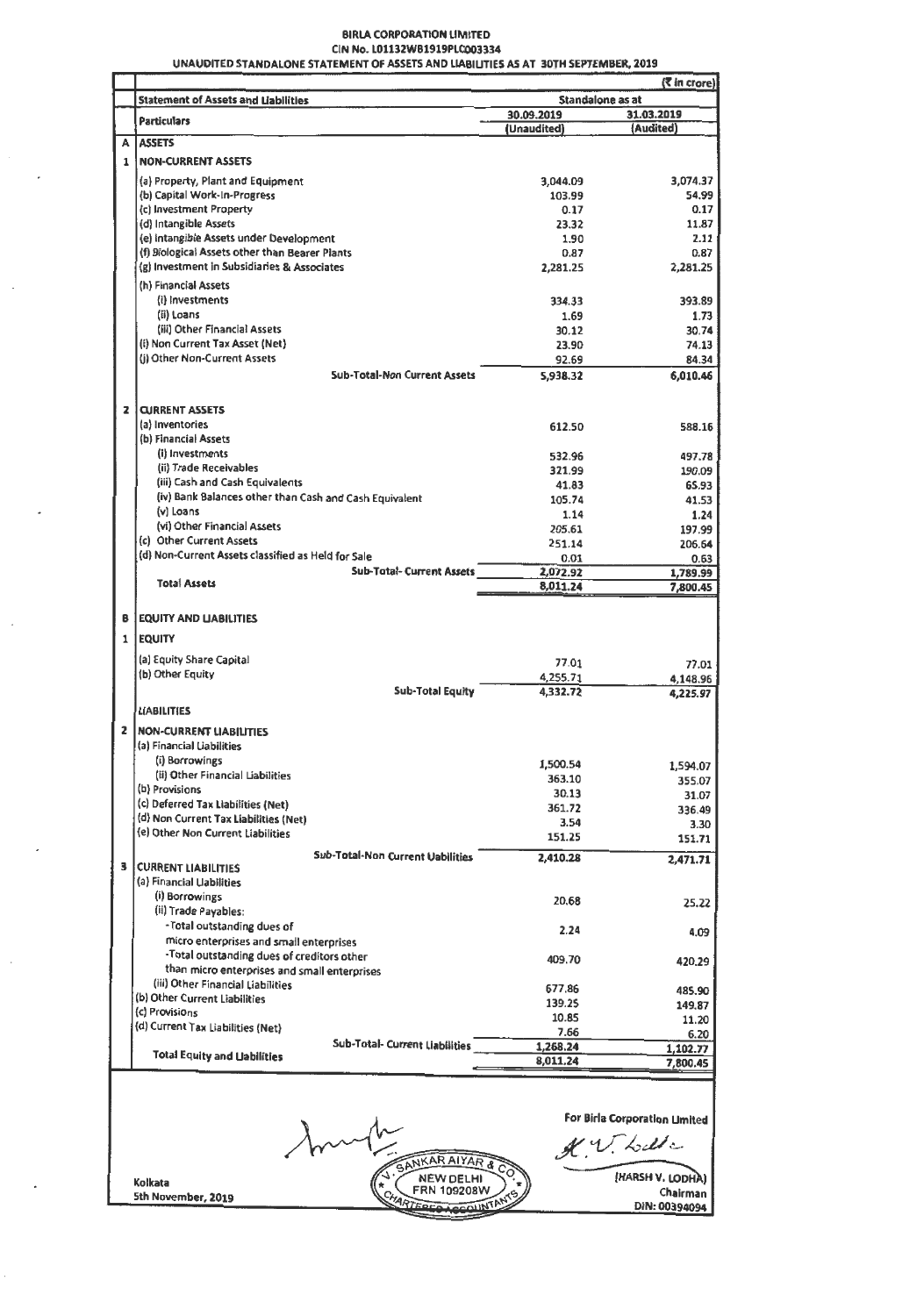#### BlRLA CORPORATION LIMITED CIN: L01132WB1919PLC003334 UNAUDITED STANDALONE CASH FLOW STATEMENT FOR THE HALF YEAR ENDED 30TH SEPTEMBER, 2019

|                                                                               |                         |          |                         | (₹ in Crores)        |
|-------------------------------------------------------------------------------|-------------------------|----------|-------------------------|----------------------|
|                                                                               | For the Half Year Ended |          | For the Half Year Ended |                      |
|                                                                               | 30th September, 2019    |          |                         | 30th September, 2018 |
|                                                                               | (Unaudited)             |          |                         | (Unaudited)          |
|                                                                               |                         |          |                         |                      |
| Cash Flow from Operating Activities:                                          |                         |          |                         |                      |
| Profit after Exceptional Items & before Tax                                   | 232.30                  |          | 53.92                   |                      |
| <b>Adjustments for:</b>                                                       |                         |          |                         |                      |
| Depreciation & Amortisation                                                   | 73.83                   |          | 74.35                   |                      |
| <b>Investing Activities (Net)</b>                                             | (32.07)                 |          | (29.83)                 |                      |
| Provision for doubtful debts                                                  | (0.16)                  |          | 0.19                    |                      |
| (Profit)/Loss on sale/ discard of Property, Plant and Equipment (Net)         | 0.27                    |          | (5.02)                  |                      |
| Profit on sale of Non Current Assets classified as Held for Sale              | (2.37)                  |          | (5.45)                  |                      |
| Amortisation of Deferred Revenue                                              | (0.67)                  |          | (0.77)                  |                      |
| Excess liabilities and unclaimed balances & provision written back (Net)      | (1.80)                  |          | ${0.12}$                |                      |
| <b>Excess Depreciation written back</b>                                       |                         |          | (0.01)                  |                      |
| <b>Effect of Foreign Exchange Fluctuations</b>                                | 5.08                    |          | 25.92                   |                      |
| <b>Finance Costs</b>                                                          | 94.58                   |          | 92.12                   |                      |
| <b>Operating Profit before Working Capital changes</b>                        | 368.99                  |          | 205.30                  |                      |
| Adjustments for:                                                              |                         |          |                         |                      |
| (Increase)/ Decrease in Trade Receivables                                     | (131.74)                |          | (64.81)                 |                      |
| (Increase)/ Decrease in Inventories                                           | (24.34)                 |          | (91.26)                 |                      |
| (Increase)/ Decrease in Loans, Other Financial Assets & Other Assets          | (53.56)                 |          | (1.72)                  |                      |
| Increase/ (Decrease) in Trade Payables & Other Liability                      | 69.97                   |          | 65.00                   |                      |
| Increase/ (Decrease) in Provisions                                            | (1.29)                  |          | 1.17                    |                      |
| Cash generated from operations                                                | 228.03                  |          | 113.68                  |                      |
| Direct Taxes Paid (Net of Refund Received)                                    | 15,36                   |          | 24.89                   |                      |
| <b>Net Cash from Operating Activities</b>                                     |                         | 243.39   |                         | 138.57               |
| Cash Flow from investing Activities:                                          |                         |          |                         |                      |
| Purchase of Tangible & Intangible Assets including CWIP/ Capital Advances     | (91.53)                 |          | (71.31)                 |                      |
| Sale of Tangible Assets                                                       | 3.24                    |          | 15.02                   |                      |
| (Purchase)/Sale of Liquid Investments (Net)                                   | 122.06                  |          | (16.07)                 |                      |
| Purchase of other Current Investments                                         | (153.69)                |          | (250.80)                |                      |
| Sale of other Current Investments                                             | 16.16                   |          | 331.14                  |                      |
| Payment towards Investment in Subsidiary                                      |                         |          | (45.00)                 |                      |
| (Increase)/ Decrease in Other Bank Balances                                   | (64.21)                 |          | 75.18                   |                      |
| Loan (given)/ taken back from Related Parties                                 | (0.02)                  |          | (0.01)                  |                      |
| Interest received                                                             | 5.06                    |          | 8.75                    |                      |
| Dividend received                                                             | 2.61                    |          | 1.84                    |                      |
| Net Cash used in Investing Activities                                         |                         |          |                         |                      |
|                                                                               |                         | (160.32) |                         | 48.74                |
| <b>Cash Flow from Financing Activities</b>                                    |                         |          |                         |                      |
| Proceeds from Long Term Borrowings                                            |                         |          | 6.67                    |                      |
| Repayment of Long Term Borrowings                                             | (7.84)                  |          | (128.26)                |                      |
| Increase/(Decrease) in Finance Lease Obligations                              | (0.25)                  |          | 0.01                    |                      |
| (Repayments)/Proceeds from Short Term Borrowings (Net)                        | (6.26)                  |          | 32.20                   |                      |
| <b>Interest Paid</b>                                                          | ${94.54}$               |          | (85.48)                 |                      |
| Dividend Paid                                                                 |                         |          | (50.05)                 |                      |
| Corporate Dividend tax paid                                                   |                         |          | (10.29)                 |                      |
| Net Cash used in Financing Activities                                         |                         | (108.89) |                         | (235.20)             |
| Net Increase / (Decrease) in Cash and Cash Equivalents                        |                         | (25.82)  |                         | (47.89)              |
| Cash and Cash Equivalents (Opening Balance)                                   |                         | 65.93    |                         | 84.78                |
| Cash and Cash Equivalents (Closing Balance)                                   |                         | 40.11    |                         | 36.89                |
| Cash and Cash Equivalents as per balance sheet (Opening Balance)              |                         | 65.93    |                         | 89.09                |
| Overdraft Balance in Current Account shown under Short Term Borrowing         |                         |          |                         | (4.31)               |
| Cash and Cash Equivalents (Opening Balance) after adjusting Overdraft balance |                         | 65.93    |                         | 84.78                |
|                                                                               |                         |          |                         |                      |
| Cash and Cash Equivalents as per balance sheet (Closing Balance)              |                         | 41.83    |                         | 53.26                |
| Overdraft Balance in Current Account shown under Short Term Borrowing         |                         | (1.72)   |                         | (16.37)              |
| Cash and Cash Equivalents (Closing Balance) after adjusting Overdraft balance |                         | 40.11    |                         | 36.89                |
|                                                                               |                         |          |                         |                      |

For Blrla Corporation Limited

 $KV$  to de.

(HARSH V. LODHA)

kolkata Sth November. 2019

SANKAR AIYAR & NEW DELHI  $\frac{1}{20 \text{ ACCC}}$ 

۰.

 $\star$ 

 $\lambda$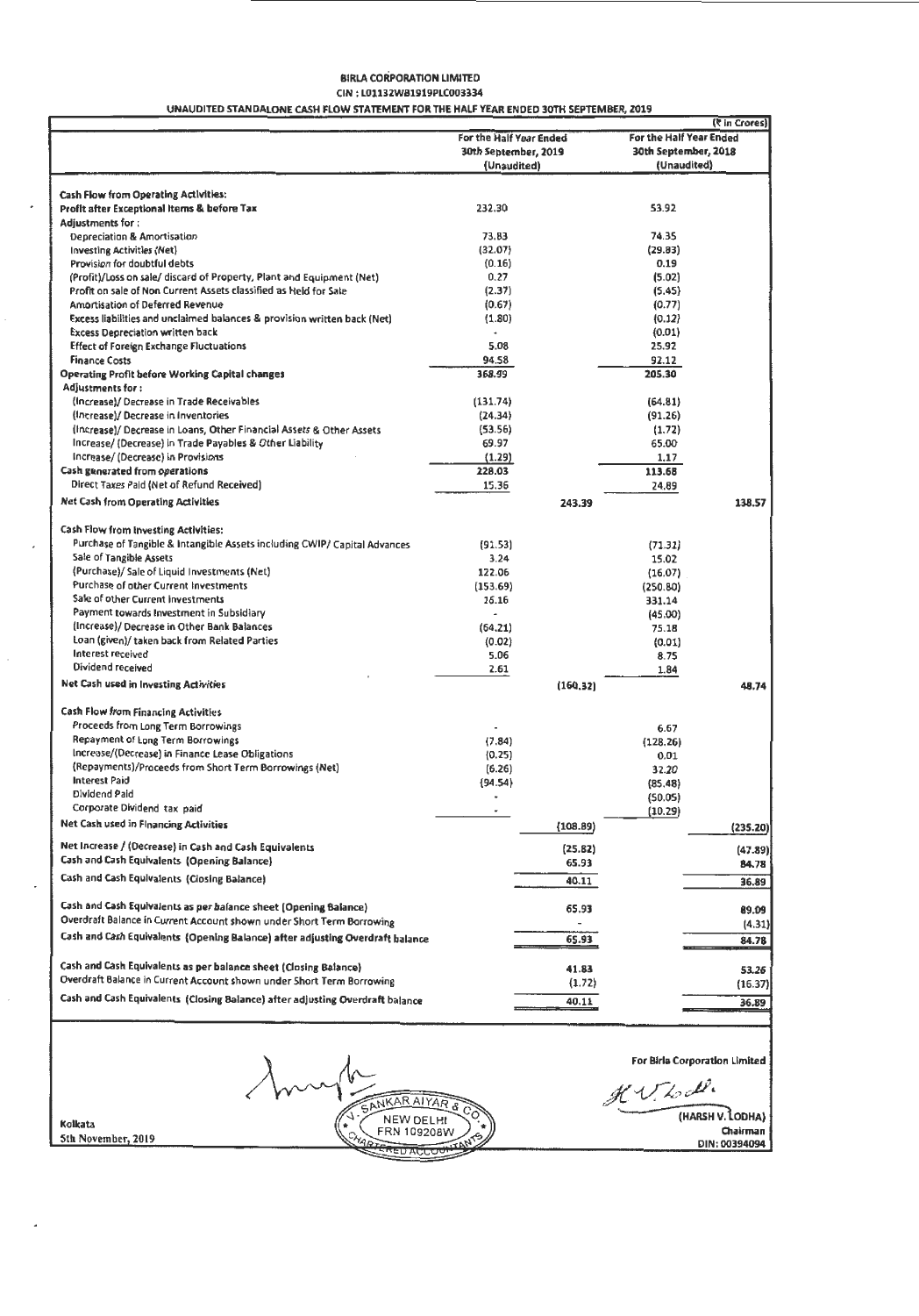

# **V. SANKAR AIYAR & CO.**

CHARTERED ACCOUNTANTS

Satyam Cinema Complex, Ranjit Nagar Community Centre, New Delhi - 110008 202, 203 & 301 Tel. (011) 25702691, 25704639, E-mail : newdelhi@vsa.co.in

# **INDEPENDENT AUDITOR'S LIMITED REVIEW REPORT ON THE UNAUDITED CONSOLIDATED FINANCIAL RESULTS OF THE BIRLA CORPORATION LIMITED FOR THE QUARTER AND SIX MONTHS ENDED 30th SEPTEMBER, 2019**

### **TO THE BOARD OF DIRECTORS OF BIRLA CORPORATION LIMITED**

- 1. We have reviewed the accompanying statement of un-audited consolidated financial results ("the Statement") of **Birla Corporation Limited** ("the Holding Company") and its subsidiaries {"the Holding Company and its subsidiaries together referred to as "the Group") for the quarter and six months ended 30<sup>th</sup> September 2019, being submitted by the Holding Company pursuant to the requirement of Regulation 33 of the SEBI (Listing Obligations and Disclosure Requirements), Regulations, 2015, as amended. The figures for net cash flows for the corresponding period from  $1<sup>st</sup>$  April 2018 to 30<sup>th</sup> September 2018, as reported in the Statement have been approved by the Board of Directors of the Company, but have not been reviewed by us.
- 2. This Statement which is the responsibility of the Holding Company's Management and has been approved by the Holding Company's Board of Directors in their meeting held on  $5<sup>th</sup>$  November 2019, has been prepared in accordance with the recognition and measurement principles laid down in the Indian Accounting Standard 34 "Interim Financial Reporting" ("Ind *AS* 34"), prescribed under section 133 of the Companies Act, 2013, and other accounting principles generally accepted in India. Our responsibility is to express a conclusion on the Statement based on our review.
- 3. We conducted our review of the Statement in accordance with the Standard on Review Engagement (SRE) 2410, "Review of Interim Financial Information Performed by the Independent Auditor of the Entity", issued by the Institute of Chartered Accountants of India {ICAI}. A review of interim financial information consists of making inquiries, primarily of persons responsible for financial and accounting matters, and applying analytical and other review procedures. A review is substantially less in scope than an audit conducted in accordance with Standards on Auditing and consequently does not enable us to obtain assurance that we would become aware of all significant matters that might be identified in an audit. Accordingly, we do not express an audit opinion.

We also performed procedures in accordance with the circular issued by the SEBI under regulations 33(8) of the SEBI (Listing Obligations and Disclosure Requirements), Regulations, 2015, as amended, to the extent applicable.

- 4. The Statement includes the result of following entities:
	- a. Birla Corporation Limited {BCL) {Holding Company)
	- b. RCCPL Private Limited (earlier known as Reliance Cement Company Private Limited) (100% subsidiary of BCL}
	- c. Birla Jute Supply Company Limited (100% subsidiary of BCL)
	- d. Talavadi Cements Limited (98.01% subsidiary of BCL)
	- e. Lok Cements Limited {100% subsidiary of BCL)
	- f. Budge Budge Floor Coverings Limited (100% subsidiary of BCL)
	- g. Birla (Cement) Assam Limited (100% subsidiary of BCL}
	- h. M.P. Birla Group Services Private Limited (100% subsidiary of BCL)



Mumbai: Z-C, Court Chambers, 35 New Marine Lines, Mumbai - 400020. Tel: (022) 2200 4465 / 2206 7440; e-mail: mumbai@vsa.co.in Chennai: 41, Circular Road, United India Colony, Kodambakkam, Chennai - 600024. Tel: (044) 2372 5720; E-mail: Chennal@ysa.co.in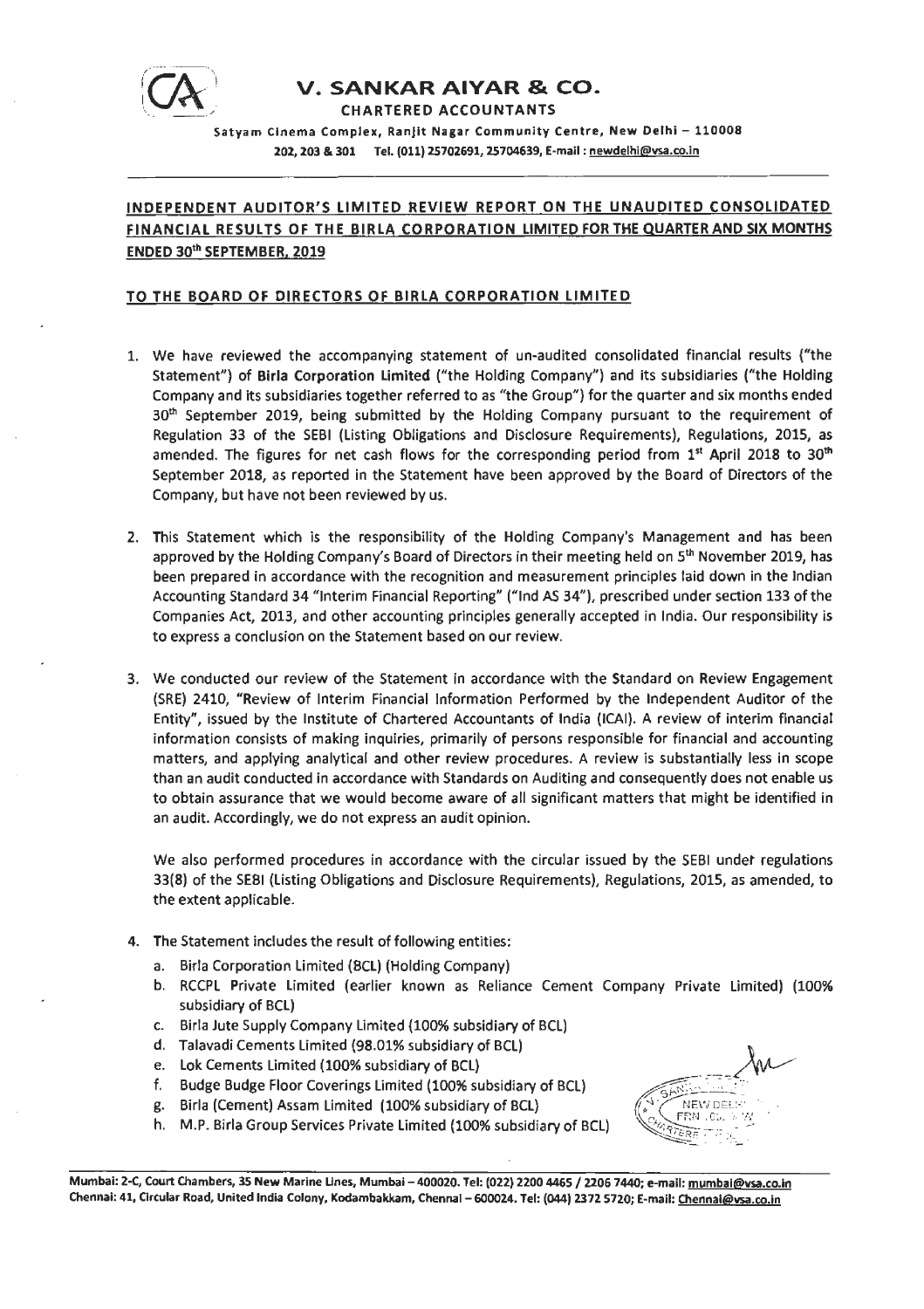

# **V. SANKAR AIVAR** & CO.

CHARTERED ACCOUNTANTS

Satyam Cinema Complex, Ranjlt **Nagar** Community Centre, New Delhi - 110008 202, 203 & 301 Tel. (011) 25702691, 25704639, E-mail : newdelhi@vsa.co.in

- 5. Based on our review conducted and procedures performed as stated in paragraph 3 above and based on the consideration of the management's certificates referred to in paragraph 6 below, nothing has come to our attention that causes us to believe that the accompanying Statement, prepared in accordance with the recognition and measurement principles laid down in the aforesaid Indian Accounting Standards and other accounting principles generally accepted in India, has not disclosed the information required to be disclosed in terms of Regulation 33 of the SEBI (Listing Obligations and Disclosure Requirements) Regulations, 2015, as amended, including the manner in which it is to be disclosed, or that it contains any material misstatement.
- 6. We did not review the financial results of six subsidiaries included in the consolidated unaudited financial results, whose financial results (before consolidation adjustments) reflect total assets of Rs. 13.24 crores as at 30<sup>th</sup> September 2019, total revenue of Rs. 0.28 crore and 0.58 crore, total profit after tax of Rs. 0.20 crore and 0.25 crore and total comprehensive income of Rs. 0.20 crore and 0.25 crore for the quarter ended 30<sup>th</sup> September 2019 and for the period of six months ended 30<sup>th</sup> September 2019 respectively and cash flow (net) of Rs. 0.28 crore for the six months ended  $30<sup>th</sup>$  September 2019 as considered in the consolidated unaudited financial results. The results of these subsidiaries are based on the financial results which have not been reviewed by their auditors and are based solely on respective management certified account. According to the information and explanation given to us by the Management, these interim financial statements are not material to the Group.

Our conclusion on the statement is not modified in respect of the above matter.

**For V. Sankar Aiyar** & **Co. Chartered Accountants ICAI Firm Regn. 109208W** 

Place: New Delhi Dated: 5<sup>th</sup> November, 2019



M. S. Balachandran Partner (M.No.024282) UDIN: 19024282AAAANC5840

Mumbai: 2-C, Court Chambers, 35 New Marine Lines, Mumbai - 400020. Tel: (022) 2200 4465 / 2206 7440; e-mail: mumbai@ysa.co.in Chennai: 41, Circular Road, United India Colony, Kodambakkam, Chennai - 600024. Tel: (044) 2372 5720; E-mail: Chennai@vsa.co.in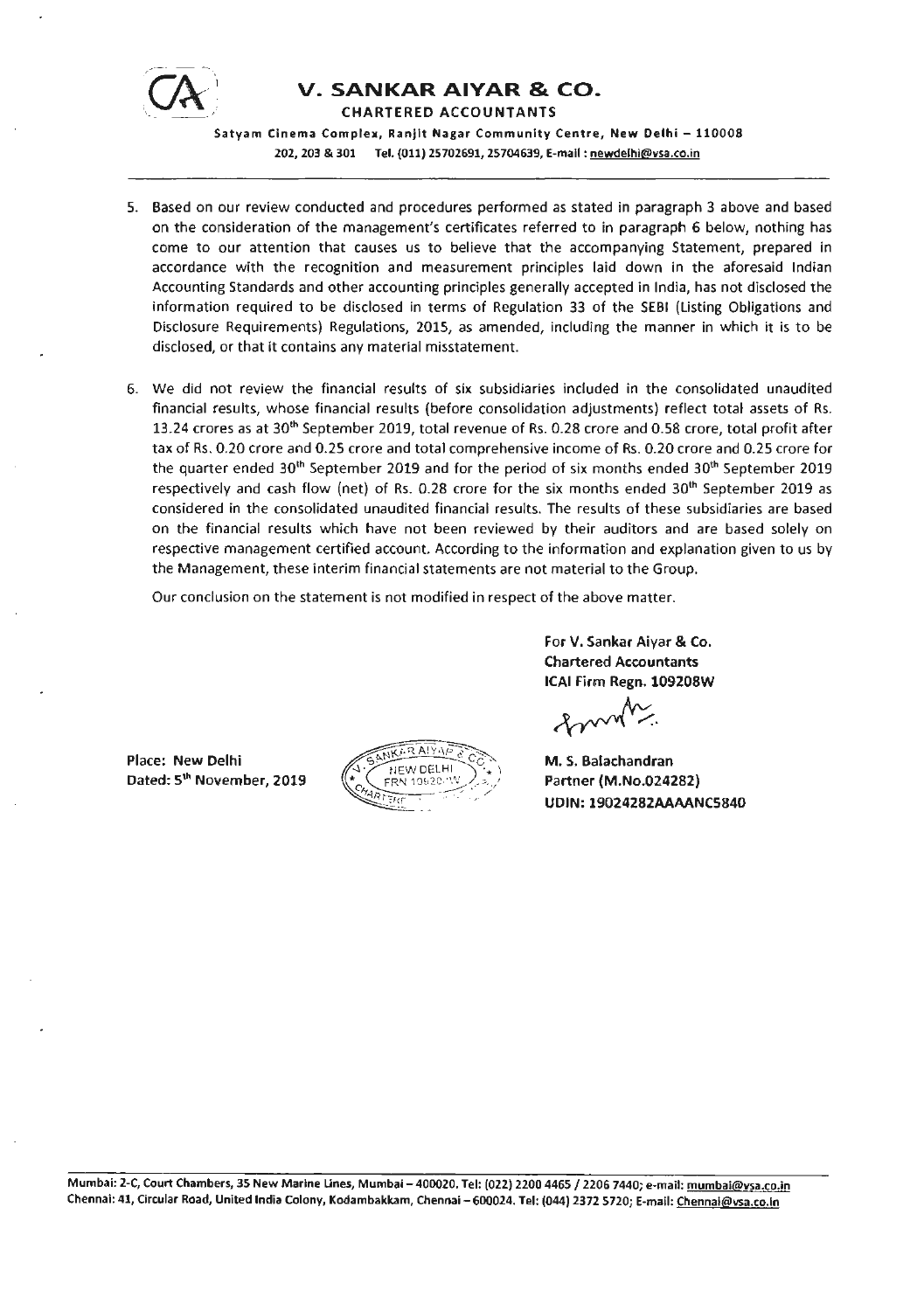

# **BIRLA CORPORATION LIMITED** Regd. Office: 9/1, R.N. Mukherjee Road, Kolkata-700 001<br>CIN-L01132WB1919PLC003334

UNAUDITED CONSOLIDATED FINANCIAL RESULTS FOR THE OUARTER AND HALF YEAR ENDED 30TH SEPTEMBER, 2019

|              | ( र in Crores)                                                    |                  |                  |                  |                    |                           |                           |  |
|--------------|-------------------------------------------------------------------|------------------|------------------|------------------|--------------------|---------------------------|---------------------------|--|
|              |                                                                   |                  |                  | Consolidated     |                    |                           |                           |  |
|              | <b>Particulars</b>                                                | Ouarter<br>ended | Quarter<br>ended | Quarter<br>ended | Half year<br>ended | <b>Half</b> year<br>ended | Year<br>ended             |  |
|              |                                                                   |                  | 30th June'19     | 30th Sept.'18    | 30th Sept.'19      | 30th Sept.'18             |                           |  |
|              |                                                                   | 30th Sept.'19    |                  |                  |                    |                           | 31st Mar.'19<br>(Audited) |  |
|              |                                                                   | (Unaudited)      | (Unaudited)      | (Unaudited)      | (Unaudited)        | (Unaudited)               |                           |  |
|              | Income                                                            |                  |                  |                  |                    |                           |                           |  |
|              | 1 Revenue from operation                                          | 1626.86          | 1883.81          | 1464.52          | 3510.67            | 3119.04                   | 6548.73                   |  |
| $\mathbf{z}$ | Other income                                                      | 19.87<br>1646.73 | 16.86<br>1900.67 | 20.34<br>1484.86 | 36.73<br>3547.40   | 43.46<br>3162.50          | 78.47<br>6627.20          |  |
| 3.           | Total income                                                      |                  |                  |                  |                    |                           |                           |  |
|              | <b>Expenses</b><br>a) Cost of materials consumed                  | 228.34           | 265.71           | 244.09           | 494.05             | 457.38                    | 961.25                    |  |
|              | b) Purchases of stock-in-trade                                    | 3.45             | 1.75             | 0.07             | 5.20               | 0.26                      | 1.45                      |  |
|              | c) Changes in inventories of finished goods, work-in-             |                  |                  |                  |                    |                           |                           |  |
|              | progress and stock-in-trade                                       | (54.16)          | (16.82)          | (74.98)          | (70.98)            | (70.39)                   | (20.91)                   |  |
|              | d) Employee benefits expense                                      | 104.80           | 100.77           | 91.10            | 205.57             | 179.97                    | 370.63                    |  |
|              | e) Finance costs                                                  | 102.97           | 96.03            | 93.52            | 199.00             | 188.72                    | 370.52                    |  |
|              | Depreciation and amortisation expense<br>Ð                        | 87.94            | 86.24            | 87.01            | 174.18             | 172.66                    | 339.12                    |  |
|              | g) Power & fuel                                                   | 352.67           | 381.98           | 369.02           | 734.65             | 739.90                    | 1485.00                   |  |
|              | h) Transport & forwarding expenses                                |                  |                  |                  |                    |                           |                           |  |
|              | - On finished products                                            | 313.91           | 374.69           | 297.54           | 688.60             | 653.05                    | 1355.94                   |  |
|              | - On internal material transfer                                   | 69.12            | 69.71            | 57.31            | 138.83             | 145.83                    | 297.08                    |  |
|              | i) Stores, spare parts and packing materials<br>j) Other expenses | 121.01<br>175.63 | 141.35<br>180.02 | 117.80<br>177.04 | 262.36<br>355.65   | 231.99<br>349.09          | 491.98<br>657.70          |  |
|              | 4 Total expenses                                                  | 1505.68          | 1681.43          | 1459.52          | 3187.11            | 3048.46                   | 6309.76                   |  |
| 5            | Profit before exceptional items and tax                           | 141.05           | 219.24           | 25.34            | 360.29             | 114.04                    | 317.44                    |  |
| 6            | Exceptional item                                                  |                  |                  |                  |                    |                           |                           |  |
| 7            | Proft before tax                                                  | 141.05           | 219.24           | 25.34            | 360.29             | 114.04                    | 317.44                    |  |
| 8            | Tax expenses                                                      |                  |                  |                  |                    |                           |                           |  |
|              | -Current tax                                                      | 18.75            | 50.77            | 10.58            | 69.52              | 33.69                     | 84.56                     |  |
|              | -Deferred tax                                                     | 33.96            | 33.91            | (1.43)           | 67.87              | (16.19)                   | (2.26)                    |  |
|              | -Income tax relating to earlier years                             |                  | (6.06)           | (0.10)           | (6.06)             | (3.61)                    | (20.56)                   |  |
|              | 9 Net Profit for the period before share in profit of             |                  |                  |                  |                    |                           |                           |  |
|              | Associates and non-controlling interest                           | 88.34            | 140.62           | 16.29            | 228.96             | 100.15                    | 255.70                    |  |
|              | 10 Less: Share of Profit/(Loss) of Associates (Net of Tax         |                  |                  |                  |                    |                           |                           |  |
|              | Expenses)                                                         |                  |                  |                  |                    |                           |                           |  |
|              | 11 Profit for the year                                            | 88.34            | 140.62           | 16.29            | 228.96             | 190.15                    | 255,70                    |  |
|              | 12 Profit attributable to:                                        |                  |                  |                  |                    |                           |                           |  |
|              | - Owners of the Parent                                            | 88.34            | 140.62           | 16.29            | 228.96             | 100.15                    | 255.69                    |  |
|              | - Non Controlling Interest                                        |                  |                  |                  |                    |                           | 0.01                      |  |
|              | 13 Other Comprehensive Income                                     |                  |                  |                  |                    |                           |                           |  |
|              | A. (i) Items that will not be reclassified to Profit or Loss      | (31.05)          | (32.27)          | 31.05            | (63.32)            | (4.73)                    | 19.93                     |  |
|              | (ii) Income Tax relating to items that will not be                |                  |                  |                  |                    |                           |                           |  |
|              | reclassified to Profit or Loss                                    | 0,53             |                  | 0.74             | 0.53               | 0.74                      | 0.52                      |  |
|              | B. (i) Items that will be reclassified to Profit or Loss          | (0.13)           | 0.28             | (0.30)           | 0.15               | 0.24                      | (0.24)                    |  |
|              | (ii) Income Tax relating to items that will be reclassified       |                  |                  |                  |                    |                           |                           |  |
|              | to Profit or Loss                                                 | 0.05             | (0.10)           | 0.11             | (0.05)             | (0.08)                    | (0.16)                    |  |
|              | Other Comprehensive Income for the period (Net of                 |                  |                  |                  |                    |                           |                           |  |
|              | Tax)                                                              | (30.60)          | (32.09)          | 31.60            | (62.69)            | (3.83)                    | 20.05                     |  |
|              | Other Comprehensive Income attributable to:                       |                  |                  |                  |                    |                           |                           |  |
|              | - Owners of the Parent                                            | (30.60)          | (32.09)          | 31.60            | (62.69)            | (3.83)                    | 20.05                     |  |
|              | - Non Controlling Interest                                        |                  |                  |                  |                    |                           |                           |  |
|              | 14 Total Comprehensive Income for the Period                      | 57.74            | 108.53           | 47.89            | 166.27             | 96.32                     |                           |  |
|              | Total Comprehensive Income attributable to:                       |                  |                  |                  |                    |                           | 275,75                    |  |
|              | - Owners of the Parent                                            | 57.74            | 108.53           | 47.89            | 166.27             | 96.32                     | 275.74                    |  |
|              | - Non Controlling Interest                                        |                  |                  |                  |                    |                           | 0.01                      |  |
|              | 15 Paid-up Equity Share Capital (Face Value ₹ 10/- each)          | 77.01            | 77.01            | 77.01            | 77.01              | 77.01                     | 77.01                     |  |
|              | 16 Other Equity                                                   |                  |                  |                  | 4583.51            | 4239.25                   | 4418.21                   |  |
|              | 17 Debenture Redemption Reserve                                   |                  |                  |                  | 113.26             | 93.71                     | 104.42                    |  |
|              | 18 Basic and Diluted Earnings Per Share (Face Value of            |                  |                  |                  |                    |                           |                           |  |
|              | र 10/- each) for the period $($ र)                                | 11.47            | 18.26            | 2.12             | 29.73              | 13.01                     | 33.21                     |  |
|              | 19 Debt Equity Ratio                                              |                  |                  |                  |                    | 1.19                      |                           |  |
|              |                                                                   |                  |                  |                  | 1.08               |                           | 1.13                      |  |
|              | 20 Debt Service Coverage Ratio                                    |                  |                  |                  | 2.55               | 1.27                      | 1.89                      |  |
|              | 21 Interest Service Coverage Ratio                                |                  |                  |                  | 3.69               | 2.52                      | 2.77                      |  |
|              | 22 Net Worth (₹ in Crores)                                        |                  |                  |                  | 3729.32            | 3385.58                   | 3564.55                   |  |



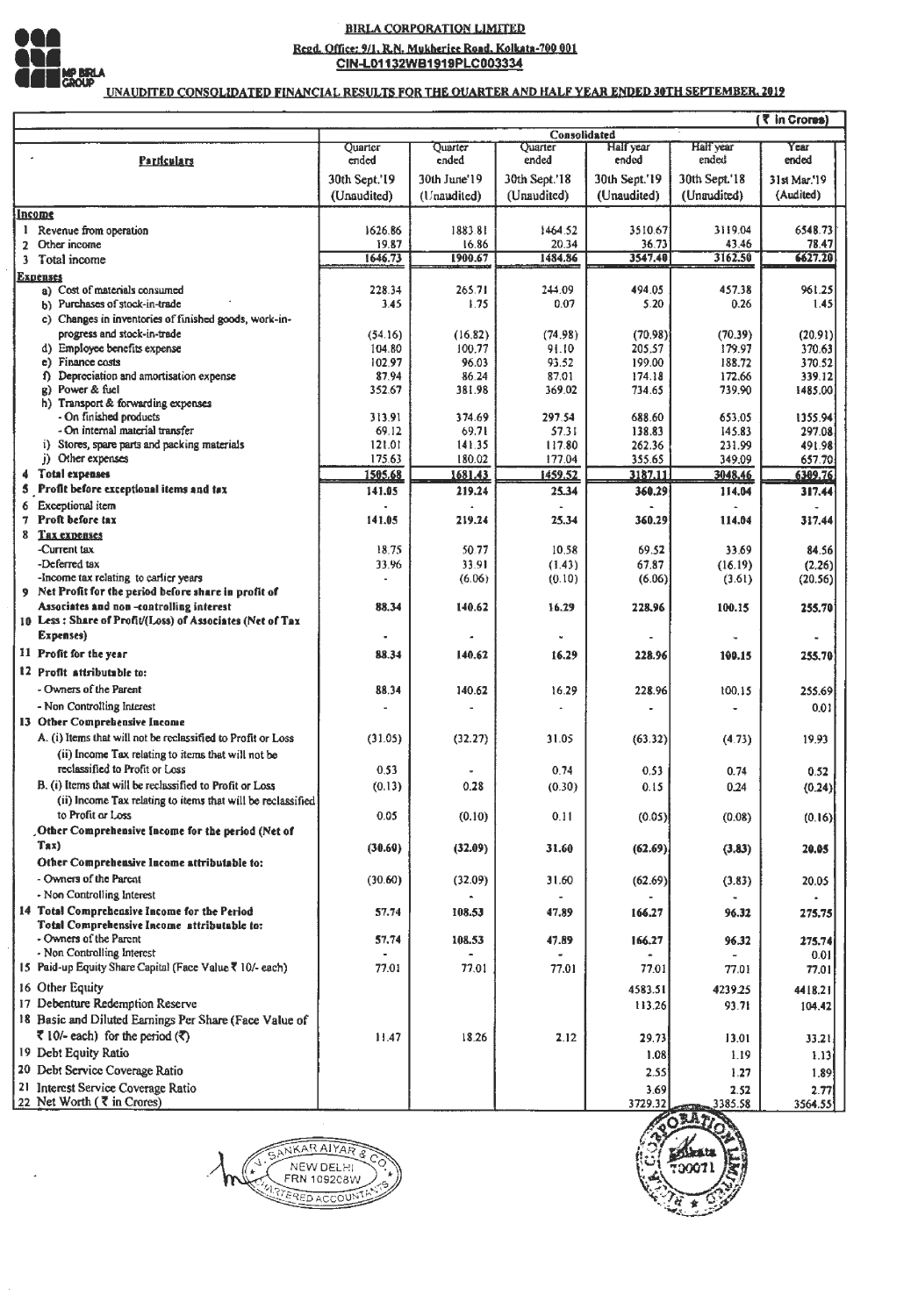#### Notes:

1) Details of secured non-convertible debentures - (Face value  $\bar{\tau}$  10 lacs each)  $\bar{\tau}$  in Crores)

|  |  | (₹ in Crores |
|--|--|--------------|
|  |  |              |
|  |  |              |

| <b>Particulars</b>    | Previous due<br>idate | Next Due date |            |           |            |  |
|-----------------------|-----------------------|---------------|------------|-----------|------------|--|
|                       | Interest              | Interest      | Date       | Principal | Date       |  |
| 1300 9.05% NCD 2020*  | 13.10.2018            | 11.77         | 13.10.2019 | 130.00    | 13.10.2020 |  |
| 1500 9.10% NCD 2020*  | 29.03.2019            | 13.65         | 29.03.2020 | 150.00    | 29.03.2020 |  |
| 1500 9.15% NCD 2021** | 19.08.2019            | 13.69         | 18.08.2020 | 150.00    | 18.08.2021 |  |
| 2000 9.25% NCD 2026** | 19.08.20191           | 18.45         | 18.08.2020 | 60.00     | 16.08.2024 |  |
| 500 9.25% NCD 2026**  | 16.09.20191           | 4.60          | 14.09.2020 | 15.00     | 13.09.2024 |  |

• The company has a credit rating by CRISIL for the NCDs • AA Stable" and CARE AA Stable". The outlook ofCRISIL rating was revised to "AA Stable" from "AA Negative" during the quarter. There has been no change in the rating by CARE.

\*\*The Company has a credit rating by ICRA for the NCDs "AA Stable" and by CARE "AA Stable". The outlook of ICRA rating was revised to "AA Stable" from "AA Negative" during the first quarter. There has been no change in the rating by CARE.

- The Company has paid Interest on due date.

- The debentures are secured by first charge on the moveable and immoveable fixed assets of the Company's cement division ranking parpassu with other term lenders.

- 2) The Company has adopted Ind AS 116 "Leases" effective from 1st April, 2019 and its application did not have any material impact on the financial results for the quarter and half year ended 30th September, 2019 including retained earning as at 1st April, 2019.
- 3) Vide The Taxation Laws (Amendment) ordinance 2019, dated 20th September, 2019 the Government of India inserted section 115BAA in the Income Tax Act, 1961 which provides a non-reversible option to the company to pay income tax at reduced rates effective 1st April, 2019 subject to certain conditions. The Company is in process of evaluating this option.
- 4) Figures for previous periods have been regrouped/rearranged, wherever necessary.
- 5) a) The above results were reviewed by the Audit Committee on 4th November, 2019 and approved by the Board of Directors of the Company at its meeting held on 5th November, 2019. The above results have been reviewed by the Statutory Auditors of the Company.

(b) Key Standalone financial information:

|                       |               |                      |                   |                                 |             | ( ₹ in crores)           |
|-----------------------|---------------|----------------------|-------------------|---------------------------------|-------------|--------------------------|
| <b>Particulars</b>    |               | <b>Ouarter Ended</b> |                   | Half year ended                 | IYear Ended |                          |
|                       | 30th Sept.'19 | 30th June'19         | $30th$ Sept. $18$ | $30th$ Sept. 19 $30th$ Sept. 18 |             | 31st Mar <sup>.</sup> 19 |
|                       | (Unaudited)   | (Unaudited)          | (Unaudited)       | (Unaudited)   (Unaudited)       |             | (Audited)                |
| <b>Total Income</b>   | 1168.81       | 1313.09              | 998.93            | 2481.90                         | 2115.86     | 4504.66                  |
| Net Profit before Tax | 94.98         | 137.32               | 0.76              | 232.30                          | 53.92       | 160.01                   |
| Net Profit after Tax  | 67.81         | 102.16               | 1.82              | 169.97                          | 43.34       | 137.78                   |

6) Ratios have been computed as follow:

- a) Debt- Equity Ratio=Long Term Borrowings+Current Maturities of Long Term Borrowings/ Equity (Excluding Revaluation Surplus and Capital Reserve)
- b) Debt Service Coverage Ratio=Eamings before Interest, Tax & Dep/ (Interest Expense+Principal Payment for Long Term borrowings during the period)
- c) Interest Service Coverage Ratio=Eamings before Interest, Tax & Dep/ Interest Expense

**ARAIYAR** NEW DELHI FRN 109208W ERED ACCOUN

For Birla Corporation Limited

 $A^{\prime}$  v both

THARSH V. LODHA) Chairman DIN 00394094

**Kolkata 5th November,** 2019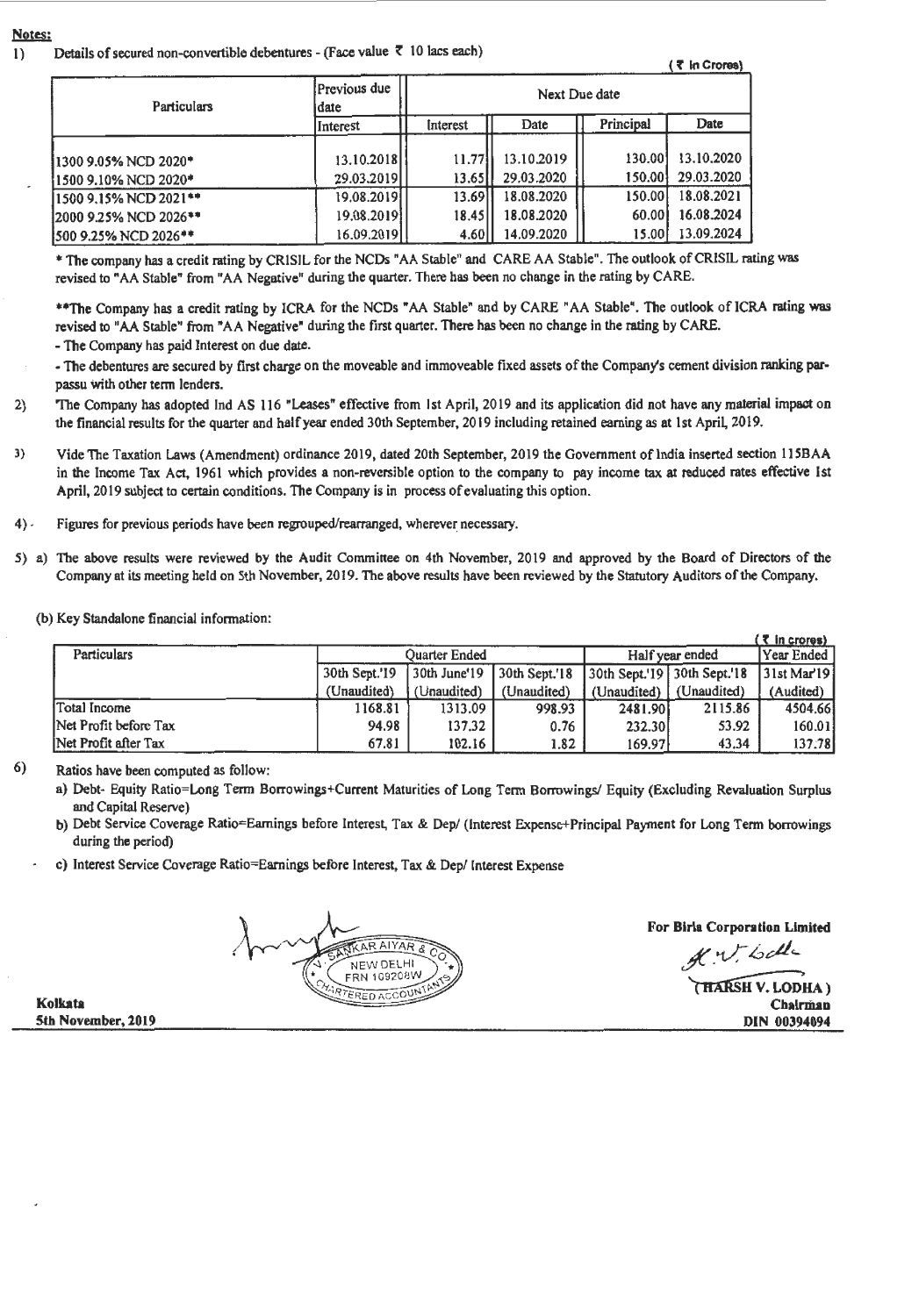|                                                                    |                                                   | <b>BIRLA CORPORATION LIMITED</b><br>CIN No. L01132WB1919PLC003334<br>UNAUDITED CONSOLIDATED SEGMENT WISE REVENUE, RESULTS AND CAPITAL EMPLOYED |                                                   |                                                     |                                                     |                                       |
|--------------------------------------------------------------------|---------------------------------------------------|------------------------------------------------------------------------------------------------------------------------------------------------|---------------------------------------------------|-----------------------------------------------------|-----------------------------------------------------|---------------------------------------|
|                                                                    |                                                   |                                                                                                                                                |                                                   |                                                     |                                                     | (₹ in Crores)                         |
|                                                                    |                                                   |                                                                                                                                                | Consolidated                                      |                                                     |                                                     |                                       |
|                                                                    | <b>Ouarter Ended</b><br>30/09/2019<br>(Unaudited) | Quarter Ended<br>30/06/2019<br>(Unaudited)                                                                                                     | <b>Quarter Ended</b><br>30/09/2018<br>(Unaudited) | <b>Half Year ended</b><br>30/09/2019<br>(Unaudited) | <b>Half Year ended</b><br>30/09/2018<br>(Unaudited) | Year Ended<br>31/03/2019<br>(Audited) |
| 1. Segment Revenue                                                 |                                                   |                                                                                                                                                |                                                   |                                                     |                                                     |                                       |
| a. Cement                                                          | 1539.14                                           | 1803.27                                                                                                                                        | 1392.27                                           | 3342.41                                             | 2974.48                                             | 6216.80                               |
| b. Jute                                                            | 87.72                                             | 80.07                                                                                                                                          | 71.65                                             | 167.79                                              | 143.80                                              | 331.20                                |
| c. Others                                                          | 1.99                                              | 1.61                                                                                                                                           | 1.74                                              | 3.60                                                | 3.19                                                | 6.73                                  |
| Total                                                              | 1628.85                                           | 1884.95                                                                                                                                        | 1465.66                                           | 3513.80                                             | 3121.47                                             | 6554.73                               |
| Less : Inter Segment Revenue                                       | 1.99                                              | 1.14                                                                                                                                           | 1.14                                              | 3.13                                                | 2.43                                                | 6.00                                  |
| <b>Revenue from Operations</b>                                     | 1626.86                                           | 1883.81                                                                                                                                        | 1464.52                                           | 3510.67                                             | 3119.04                                             | 6548.73                               |
| 2. Segment Result                                                  |                                                   |                                                                                                                                                |                                                   |                                                     |                                                     |                                       |
| (Profit before Finance Cost and Tax)                               |                                                   |                                                                                                                                                |                                                   |                                                     |                                                     |                                       |
| a. Cement                                                          | 235,96                                            | 311.64                                                                                                                                         | 130.02                                            | 547.60                                              | 315.85                                              | 671.07                                |
| b. Jute                                                            | 3.37                                              | 3.05                                                                                                                                           | 3.56                                              | 6.42                                                | 6,77                                                | 10.57                                 |
| c. Others                                                          | (0.80)                                            | (0.51)                                                                                                                                         | (0.89)                                            | (1.31)                                              | (1.38)                                              | (3.19)                                |
| <b>Total</b>                                                       | 238.53                                            | 314.18                                                                                                                                         | 132.69                                            | 552.71                                              | 321.24                                              | 678.45                                |
| Less: (i) Finance Cost                                             | 102.97                                            | 96.03                                                                                                                                          | 93.52                                             | 199.00                                              | 188.72                                              | 370.52                                |
| (ii) Other un-allocable expenditure net<br>off un-allocable income | (5.49)                                            | (1.09)                                                                                                                                         | 13.83                                             | (6.58)                                              | 18.48                                               | (9.51)                                |
| <b>Profit before Tax</b>                                           | 141.05                                            | 219.24                                                                                                                                         | 25.34                                             | 360.29                                              | 114.04                                              | 317.44                                |
| 3. Segment Assets                                                  |                                                   |                                                                                                                                                |                                                   |                                                     |                                                     |                                       |
| a. Cement                                                          | 9749.10                                           | 9696.49                                                                                                                                        | 9072.93                                           | 9749.10                                             | 9072.93                                             | 9139.70                               |
| b. Jute                                                            | 907.95                                            | 920.07                                                                                                                                         | 934.69                                            | 907.95                                              | 934.69                                              | 940.13                                |
| c. Others                                                          | 148.01                                            | 149.05                                                                                                                                         | 150.05                                            | 148.01                                              | 150.05                                              | 148.38                                |
| d. Unallocated Assets                                              | 980.01                                            | 930.29                                                                                                                                         | 916.33                                            | 980.01                                              | 916.33                                              | 1103.40                               |
| <b>Total</b>                                                       | 11785.07                                          | 11695.90                                                                                                                                       | 11074.00                                          | 11785,07                                            | 11074.00                                            | 11331.61                              |
| 4. Segment Liabilites                                              |                                                   |                                                                                                                                                |                                                   |                                                     |                                                     |                                       |
| a. Cement                                                          | 1565,14                                           | 1570.44                                                                                                                                        | 1407.37                                           | 1565.14                                             | 1407.37                                             | 1456.92                               |
| b. Jute                                                            | 23.10                                             | 25.84                                                                                                                                          | 24.60                                             | 23.10                                               | 24.60                                               | 25.80                                 |
| c. Others                                                          | 1.43                                              | 1.80                                                                                                                                           | 2.09                                              | 1.43                                                | 2.09                                                | 1.58                                  |
| d. Unallocated Liabilities                                         | 5534.84                                           | 5494.98                                                                                                                                        | 5323.65                                           | 5534.84                                             | \$323.65                                            | 5352.05                               |
| Total                                                              | 7124.51                                           | 7093.06                                                                                                                                        | 6757.71                                           | 7124.51                                             | 6757.71                                             | 6836.35                               |

The Company has reported segment information as per Indian Accounting Standard 108 "Operating Segments" (IND AS 108). The identification of operating<br>segments is consistent with performance assessment and resource allocati

For Birla Corporation Limited

A V Lette

Chairman<br>DIN 00394094

Kolkata

NKAR AIYAR & NEW DELTI (\* ۰, ARTERED ACCOUNT

5th November, 2019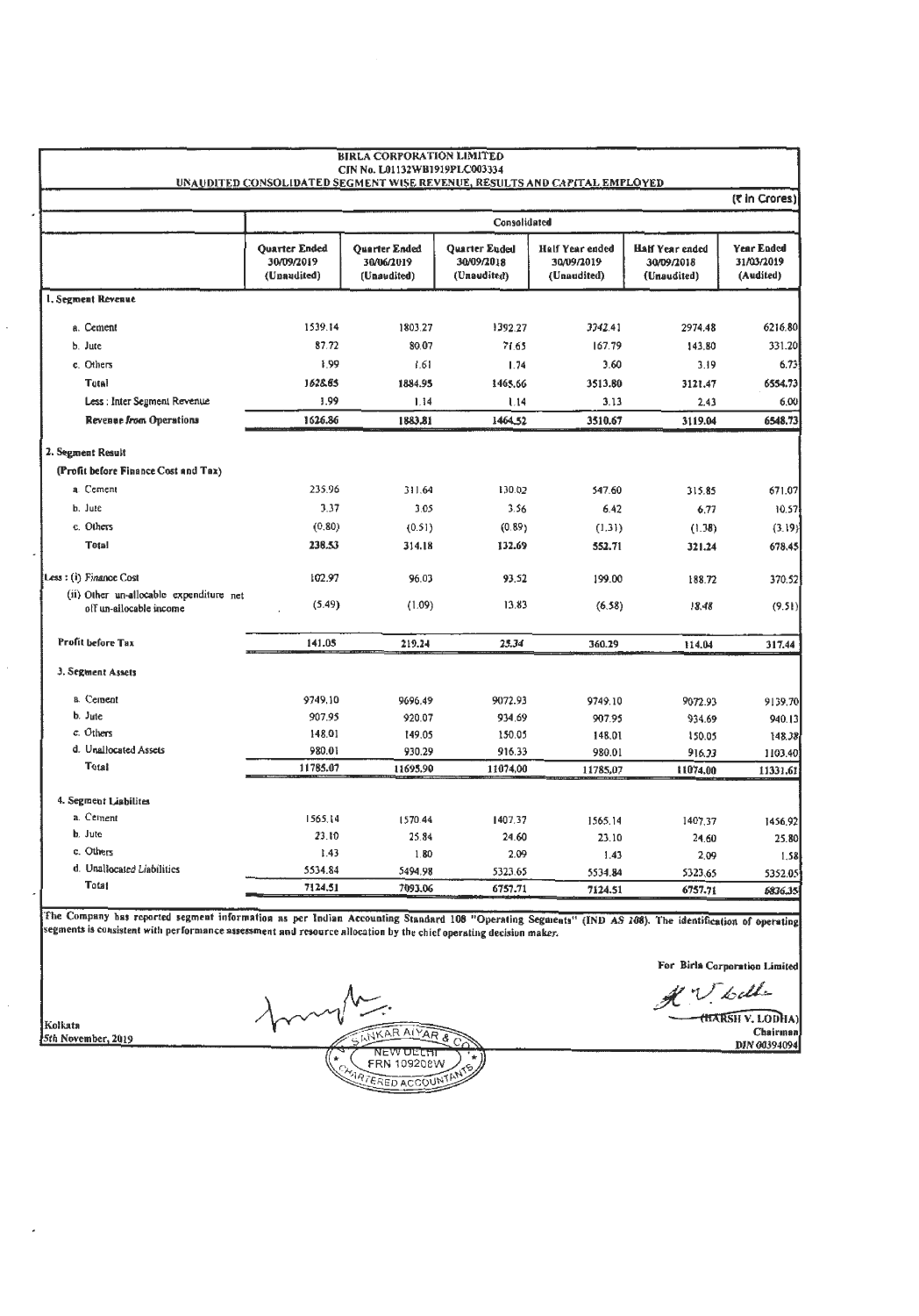#### 8IRLA CORPORATION LIMITED CIN No. LD1132W81919PLC003334 Unaudited Consolidated Statement of Assets and Uabllltles as at 30th September, 2019

|                   | <b>Statement of Assets and Uabilities</b>                                         | <b>Consolidated as at</b> | ( ₹ in Crores)                                                                     |
|-------------------|-----------------------------------------------------------------------------------|---------------------------|------------------------------------------------------------------------------------|
|                   | <b>Particulars</b>                                                                | 30.09.2019<br>(Unaudited) | 31.03.2019<br>(Audited)                                                            |
| A                 | <b>ASSETS</b>                                                                     |                           |                                                                                    |
| 1                 | <b>NON-CURRENT ASSETS</b>                                                         |                           |                                                                                    |
|                   | (a) Property, Plant and Equipment                                                 | 6,188.84                  | 6,293.10                                                                           |
|                   | (b) Capital Work-In-Progress                                                      | 1,172.43                  | 911.94                                                                             |
|                   | (c) Investment Property                                                           | 0.17                      | 0.17                                                                               |
|                   | (d) Goodwill                                                                      | 0.03                      | 0.03                                                                               |
|                   | (e) Intangible Assets                                                             | 969.40                    | 970.13                                                                             |
|                   | (f) intangible Assets under Development                                           | 1.90                      | 2.11                                                                               |
|                   | (g) Biological Assets other than Bearer Plants<br>(h) Financial Assets            | 0.87                      | 0.87                                                                               |
|                   | (i) Investments                                                                   |                           |                                                                                    |
|                   | (ii) Loans                                                                        | 212.85<br>0.32            | 276.41                                                                             |
|                   | (iii) Other Financial Assets                                                      | 116.92                    | 0.38                                                                               |
|                   | (i) Non Current Tax Asset (Net)                                                   | 33.30                     | 108.35<br>78.24                                                                    |
|                   | (j) Other Non-Current Assets                                                      | 270.72                    | 185.37                                                                             |
|                   | <b>Sub-Total-Non Current Assets</b>                                               | 8,967.75                  | 8,827.10                                                                           |
|                   |                                                                                   |                           |                                                                                    |
| $\overline{z}$    | <b>CURRENT ASSETS</b>                                                             |                           |                                                                                    |
|                   | (a) Inventories                                                                   | 866.05                    | 783.02                                                                             |
|                   | (b) Financial Assets                                                              |                           |                                                                                    |
|                   | (i) Investments<br>(ii) Trade Receivables                                         | 534.67                    | 600.32                                                                             |
|                   | (iii) Cash and Cash Equivalents                                                   | 401.23                    | 262.20                                                                             |
|                   | (iv) Bank Balances other than Cash and Cash Equivalent                            | 54.42<br>106.77           | 89.43                                                                              |
|                   | (v) Loans                                                                         | 1.14                      | 49.53<br>1.24                                                                      |
|                   | (vi) Other Financial Assets                                                       | 533.35                    | 461.29                                                                             |
|                   | (c) Other Current Assets                                                          | 319.68                    | 256.85                                                                             |
|                   | (d) Non-Current Assets classified as Held for Sale                                | 0.01                      | 0.63                                                                               |
|                   | <b>Sub-Total- Current Assets</b>                                                  | 2,817.32                  | 2,504.51                                                                           |
|                   | <b>Total Assets</b>                                                               |                           |                                                                                    |
|                   |                                                                                   | 11,785.07                 | 11,331.61                                                                          |
| B                 | <b>EQUITY AND LIABILITIES</b>                                                     |                           |                                                                                    |
| 1                 | <b>EQUITY</b>                                                                     |                           |                                                                                    |
|                   |                                                                                   |                           |                                                                                    |
|                   | (a) Equity Share Capital                                                          | 77.01                     | 77.01                                                                              |
|                   | (b) Other Equity                                                                  | 4,583.51                  | 4,418.21                                                                           |
|                   |                                                                                   |                           |                                                                                    |
|                   | Sub-Total-Equity                                                                  | 4,660.52                  |                                                                                    |
|                   | <b>NON-CONTROLLING INTEREST</b>                                                   |                           |                                                                                    |
|                   | <b>LIABILITIES</b>                                                                | 0.04                      | 0.04                                                                               |
|                   |                                                                                   |                           |                                                                                    |
|                   | <b>NON-CURRENT LIABILITIES</b>                                                    |                           |                                                                                    |
|                   | (a) Financial Liabilities                                                         |                           |                                                                                    |
|                   | (i) Borrowings                                                                    | 3,544.47                  | 3,623.21                                                                           |
|                   | (ii) Other Financial Liabilities                                                  | 499.44                    |                                                                                    |
|                   | (b) Provisions                                                                    | 43.12                     |                                                                                    |
|                   | (c) Deferred Tax Liabilities (Net)                                                | 809.41                    |                                                                                    |
|                   | (d) Non Current Tax Liabilities (Net)<br>(e) Other Non Current Liabilities        | 3.54                      |                                                                                    |
|                   |                                                                                   | 151.26                    | 151.71                                                                             |
|                   | Sub-Total-Non Current Liabilities                                                 | 5,051.24                  | 5,051.20                                                                           |
|                   | <b>CURRENT LIABILITIES</b>                                                        |                           |                                                                                    |
|                   | (a) Financial Liabilities                                                         |                           |                                                                                    |
|                   | (i) Borrowings                                                                    | 114.86                    | 25.22                                                                              |
|                   | (ii) Trade Payables                                                               |                           |                                                                                    |
|                   | - Total outstanding dues of                                                       | 3.39                      |                                                                                    |
|                   | micro enterprises and small enterprises                                           |                           |                                                                                    |
|                   | - Total outstanding dues of creditors other                                       | 559.58                    | 620.01                                                                             |
|                   | than micro enterprises and small enterprises<br>(iii) Other Financial Liabilities |                           |                                                                                    |
|                   | (b) Other Current Liabilities                                                     | 1,172.39                  |                                                                                    |
|                   | (c) Provisions                                                                    | 204.05                    |                                                                                    |
| 3                 | (d) Current Tax Liabilities (Net)                                                 | 11.34                     | 4,495.22<br>488.63<br>42.13<br>742.22<br>3.30<br>7,30<br>876.88<br>237.31<br>11.69 |
|                   |                                                                                   | 7.66                      | 6.74                                                                               |
| $\mathbf{z}$<br>4 | <b>Sub-Total- Current Liabilities</b><br><b>Total Equity and Liabilities</b>      | 2,073.27<br>11,785.07     | 1,785.15<br>11,331.61                                                              |

AIYAR & NEW DELHI

ERED ACCOUNT

٠,

K.V. Isdle  $\mathscr{H}$ :  $\mathcal{O}$   $\mathcal{L}$   $\mathcal{L}$   $\mathcal{L}$   $\mathcal{L}$   $\mathcal{L}$   $\mathcal{L}$   $\mathcal{L}$   $\mathcal{L}$   $\mathcal{L}$   $\mathcal{L}$   $\mathcal{L}$   $\mathcal{L}$   $\mathcal{L}$   $\mathcal{L}$   $\mathcal{L}$   $\mathcal{L}$   $\mathcal{L}$   $\mathcal{L}$   $\mathcal{L}$   $\mathcal{L}$   $\mathcal{L}$   $\mathcal{L}$   $\mathcal$ 

Chairman DIN: 00394094

Kolkata 5th November, 2019